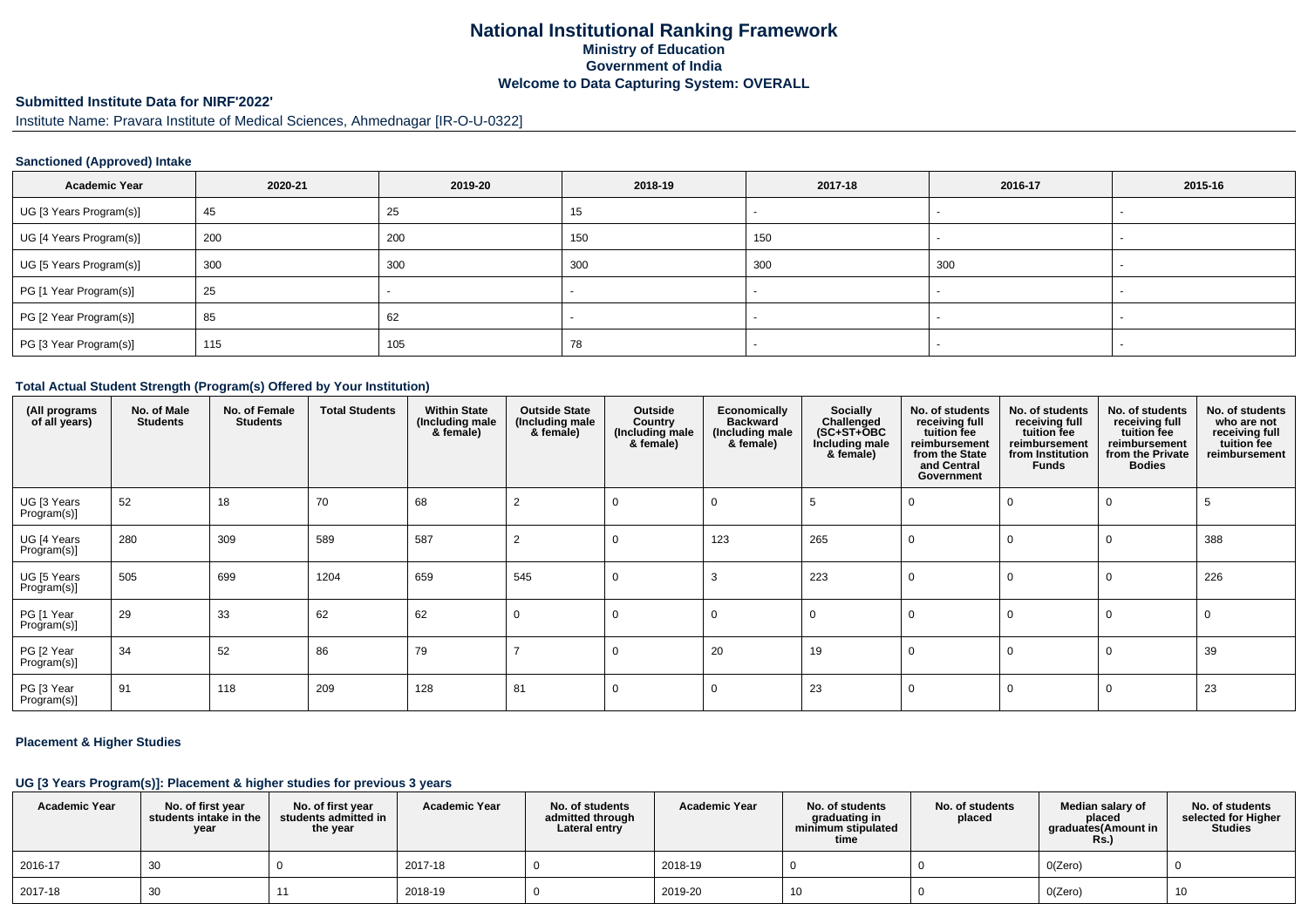| 2018-19 |  |  | 2019-20 |  | 2020-21 |  |  | 0(Zero) |  |
|---------|--|--|---------|--|---------|--|--|---------|--|
|---------|--|--|---------|--|---------|--|--|---------|--|

**UG [4 Years Program(s)]: Placement & higher studies for previous 3 years**

| <b>Academic Year</b> | No. of first year<br>students intake in the<br>year | No. of first year<br>students admitted in<br>the year | <b>Academic Year</b> | No. of students<br>admitted through<br>Lateral entry | <b>Academic Year</b> | No. of students<br>graduating in<br>minimum stipulated<br>time | No. of students<br>placed | Median salary of<br>placed<br>graduates(Amount in<br>Rs.) | No. of students<br>selected for Higher<br><b>Studies</b> |
|----------------------|-----------------------------------------------------|-------------------------------------------------------|----------------------|------------------------------------------------------|----------------------|----------------------------------------------------------------|---------------------------|-----------------------------------------------------------|----------------------------------------------------------|
| 2015-16              | -90                                                 | -84                                                   | 2016-17              | υ                                                    | 2018-19              | 70                                                             | 58                        | 240000(Two Lakh<br>Forty Thousand)                        | 12                                                       |
| 2016-17              | 110                                                 | 110                                                   | 2017-18              | 0                                                    | 2019-20              | 95                                                             | 61                        | 240000(Two Lakh<br>Forty Thousand)                        | 34                                                       |
| 2017-18              | 150                                                 | 150                                                   | 2018-19              | υ                                                    | 2020-21              | 107                                                            | 38                        | 240000(Two Lakh<br>Forty Thousand)                        |                                                          |

#### **UG [5 Years Program(s)]: Placement & higher studies for previous 3 years**

| <b>Academic Year</b> | No. of first year<br>students intake in the<br>year | No. of first year<br>students admitted in<br>the year | <b>Academic Year</b> | No. of students<br>admitted through<br>Lateral entry | <b>Academic Year</b> | No. of students<br>graduating in<br>minimum stipulated<br>time | No. of students<br>placed | Median salary of<br>placed<br>graduates(Amount in<br><b>Rs.</b> ) | No. of students<br>selected for Higher<br><b>Studies</b> |
|----------------------|-----------------------------------------------------|-------------------------------------------------------|----------------------|------------------------------------------------------|----------------------|----------------------------------------------------------------|---------------------------|-------------------------------------------------------------------|----------------------------------------------------------|
| 2014-15              | 225                                                 | 225                                                   | 2015-16              |                                                      | 2018-19              | 164                                                            | 134                       | 720000(Seven Lakh<br>Twenty Thousand)                             | 30                                                       |
| 2015-16              | 225                                                 | 225                                                   | 2016-17              |                                                      | 2019-20              | 154                                                            | 124                       | 720000(Seven Lakh<br>Twenty Thousand)                             | 30                                                       |
| 2016-17              | 300                                                 | 215                                                   | 2017-18              |                                                      | 2020-21              | 201                                                            | 201                       | 720000(Seven Lakh<br>Twenty Thousand)                             |                                                          |

#### **PG [1 Years Program(s)]: Placement & higher studies for previous 3 years**

| <b>Academic Year</b> | No. of first year<br>students intake in the<br>year | No. of first year<br>students admitted in<br>the year | <b>Academic Year</b> | No. of students graduating in minimum<br>stipulated time | No. of students<br>placed | Median salary of<br>placed<br>graduates(Amount in<br><b>Rs.</b> ) | No. of students<br>selected for Higher<br><b>Studies</b> |
|----------------------|-----------------------------------------------------|-------------------------------------------------------|----------------------|----------------------------------------------------------|---------------------------|-------------------------------------------------------------------|----------------------------------------------------------|
| 2018-19              | 20                                                  | 17                                                    | 2018-19              |                                                          |                           | 66000(Sixty Six<br>Thousand)                                      | υ                                                        |
| 2019-20              | 20                                                  | 20                                                    | 2019-20              |                                                          |                           | 66000(Sixty Six<br>Thousand                                       | v                                                        |
| 2020-21              | 25                                                  | 25                                                    | 2020-21              | 12                                                       |                           | O(Zero)                                                           |                                                          |

### **PG [2 Years Program(s)]: Placement & higher studies for previous 3 years**

| <b>Academic Year</b> | No. of first year<br>students intake in the<br>year | No. of first year<br>students admitted in<br>the year | <b>Academic Year</b> | No. of students graduating in minimum<br>stipulated time | No. of students<br>placed | Median salary of<br>placed<br>graduates(Amount in<br><b>Rs.)</b> | No. of students<br>selected for Higher<br><b>Studies</b> |
|----------------------|-----------------------------------------------------|-------------------------------------------------------|----------------------|----------------------------------------------------------|---------------------------|------------------------------------------------------------------|----------------------------------------------------------|
| 2017-18              | 80                                                  | 55                                                    | 2018-19              | 48                                                       |                           | 400000(Four Lakhs)                                               |                                                          |
| 2018-19              | 80                                                  | 57                                                    | 2019-20              | 50                                                       |                           | 400000(Four Lakhs)                                               |                                                          |
| 2019-20              | 62                                                  | 24                                                    | 2020-21              | ∠                                                        | 19                        | 400000(Four Lakhs)                                               |                                                          |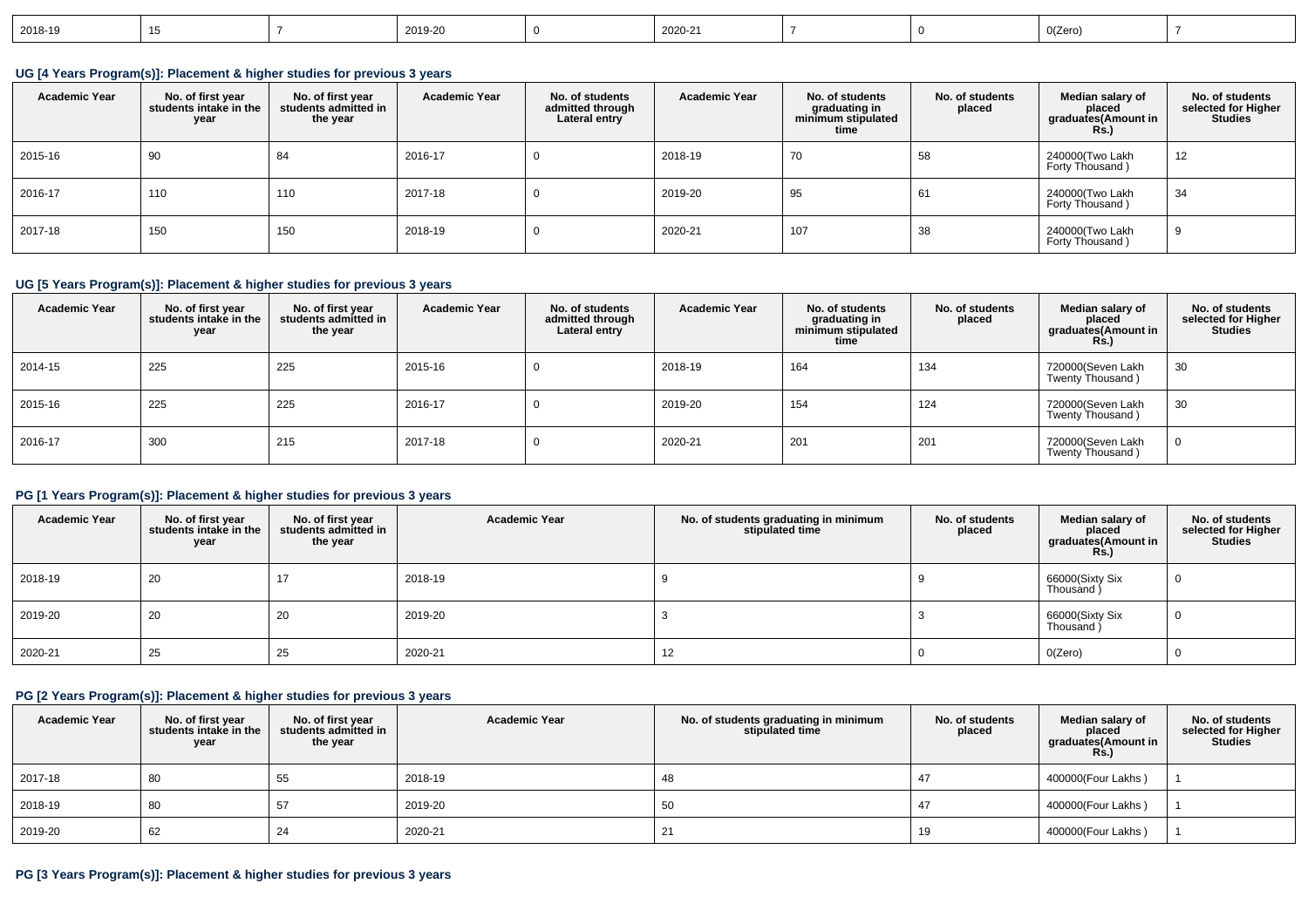| <b>Academic Year</b> | No. of first year<br>students intake in the<br>year | No. of first year<br>students admitted in<br>the year | <b>Academic Year</b> | No. of students<br>admitted through<br>Lateral entry | <b>Academic Year</b> | No. of students<br>graduating in<br>minimum stipulated<br>time | No. of students<br>placed | Median salary of<br>placed<br>graduates(Amount in<br><b>Rs.)</b> | No. of students<br>selected for Higher<br><b>Studies</b> |
|----------------------|-----------------------------------------------------|-------------------------------------------------------|----------------------|------------------------------------------------------|----------------------|----------------------------------------------------------------|---------------------------|------------------------------------------------------------------|----------------------------------------------------------|
| 2016-17              | 78                                                  | 69                                                    | 2017-18              |                                                      | 2018-19              | 61                                                             | 58                        | 1800000(Eighteen<br>Lakh)                                        | د.                                                       |
| 2017-18              | 78                                                  | 56                                                    | 2018-19              |                                                      | 2019-20              | 52                                                             | 49                        | 1800000(Eighteen<br>Lakh)                                        |                                                          |
| 2018-19              | 78                                                  | 64                                                    | 2019-20              |                                                      | 2020-21              | 61                                                             | 61                        | 1800000(Eighteen<br>Lakh)                                        | υ                                                        |

#### **Ph.D Student Details**

| Ph.D (Student pursuing doctoral program till 2020-21 Students admitted in the academic year 2020-21 should not be entered here.) |                                                                                                                                  |         |                       |  |  |  |  |
|----------------------------------------------------------------------------------------------------------------------------------|----------------------------------------------------------------------------------------------------------------------------------|---------|-----------------------|--|--|--|--|
|                                                                                                                                  |                                                                                                                                  |         | <b>Total Students</b> |  |  |  |  |
| Full Time                                                                                                                        |                                                                                                                                  | 34      |                       |  |  |  |  |
| Part Time                                                                                                                        |                                                                                                                                  | 0       |                       |  |  |  |  |
|                                                                                                                                  | No. of Ph.D students graduated (including Integrated Ph.D)                                                                       |         |                       |  |  |  |  |
|                                                                                                                                  | 2020-21                                                                                                                          | 2019-20 | 2018-19               |  |  |  |  |
| Full Time                                                                                                                        |                                                                                                                                  | 6       |                       |  |  |  |  |
| Part Time                                                                                                                        |                                                                                                                                  | 0       | 0                     |  |  |  |  |
|                                                                                                                                  | PG (Student pursuing MD/MS/DNB program till 2020-21 Students admitted in the academic year 2021 - 22 should not be entered here) |         |                       |  |  |  |  |
|                                                                                                                                  | Number of students pursuing PG (MD/MS/DNB) program                                                                               |         | 80                    |  |  |  |  |
| No. of students Graduating in PG (MD/MS/DNB) program                                                                             |                                                                                                                                  |         |                       |  |  |  |  |
| 2020-21                                                                                                                          | 2019-20<br>2018-19                                                                                                               |         |                       |  |  |  |  |
| 40                                                                                                                               | 38                                                                                                                               | 43      |                       |  |  |  |  |

### **Online Education**

| . Does all programs/courses were completed on time.                                             |                                                                                       | No                                                                             |                                                |  |  |
|-------------------------------------------------------------------------------------------------|---------------------------------------------------------------------------------------|--------------------------------------------------------------------------------|------------------------------------------------|--|--|
| 2. Measures taken to complete the syllabus of courses and programs.                             |                                                                                       | Institute does not offer any online education programme                        |                                                |  |  |
| 3. The period of delay in completion of syllabus (in months).                                   |                                                                                       |                                                                                |                                                |  |  |
| 4. The period of delay in conducting exams (in months).                                         |                                                                                       |                                                                                |                                                |  |  |
| <b>Portal Name</b>                                                                              | No. of students offered online courses which have credit<br>transferred to transcript | Total no, of online courses which have credit transferred<br>to the transcript | Total no. of credits transferred to transcript |  |  |
| Swayam                                                                                          |                                                                                       |                                                                                |                                                |  |  |
| 5. No. of courses developed and available online on Swayam platform by your institution faculty |                                                                                       |                                                                                |                                                |  |  |

# **Financial Resources: Utilised Amount for the Capital expenditure for previous 3 years**

| <b>Academic Year</b> |                        |                        |                 |
|----------------------|------------------------|------------------------|-----------------|
|                      | 2020-21                | 2019-20                | 2018-19         |
|                      | <b>Utilised Amount</b> | <b>Utilised Amount</b> | Utilised Amount |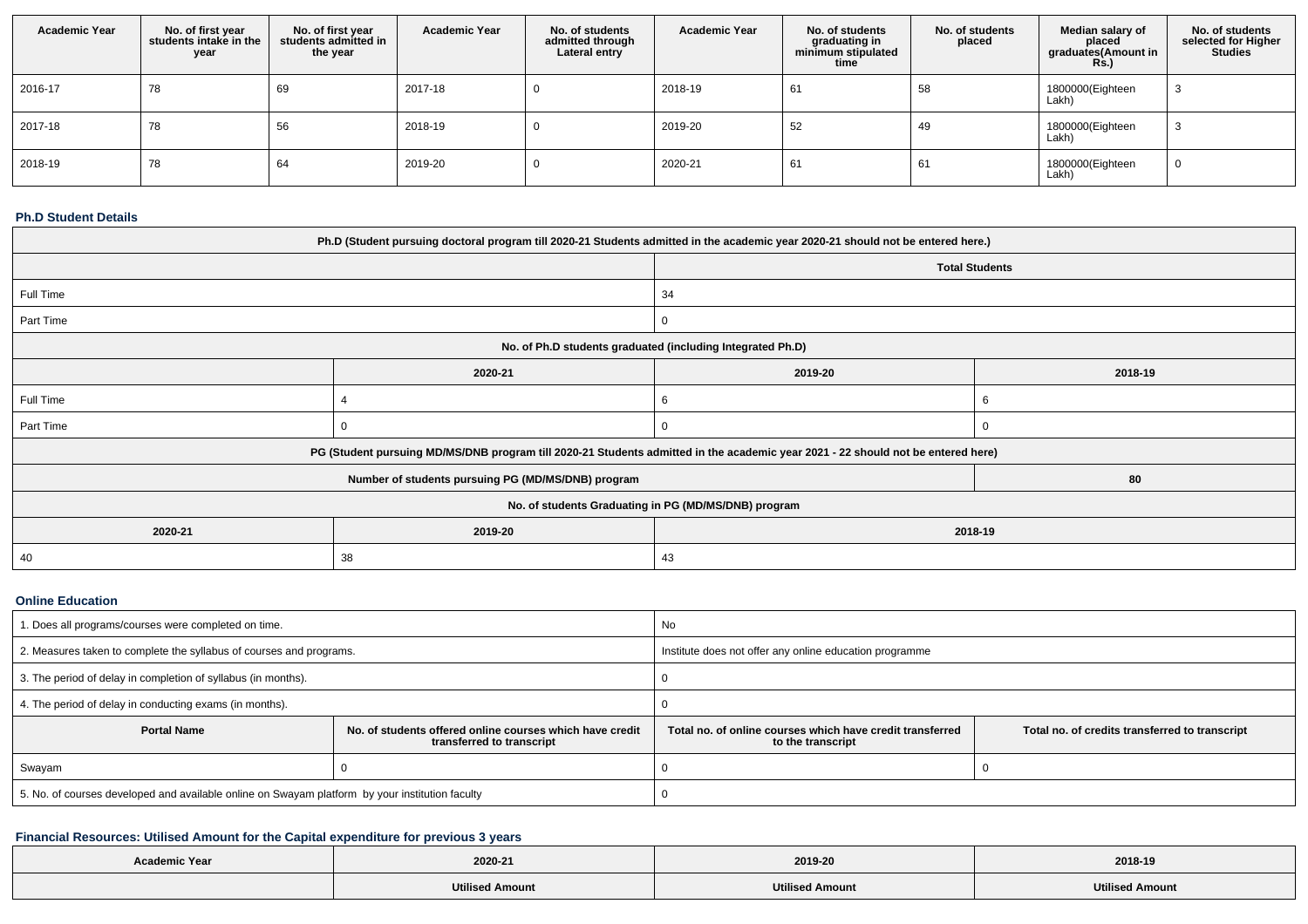| Annual Capital Expenditure on Academic Activities and Resources (excluding expenditure on buildings) |                                                                                          |                                                                                     |                                                                                  |  |  |  |  |
|------------------------------------------------------------------------------------------------------|------------------------------------------------------------------------------------------|-------------------------------------------------------------------------------------|----------------------------------------------------------------------------------|--|--|--|--|
| Library                                                                                              | 10494328 (One Crore Four Lakhs Ninety Four Thousands<br>Three Hundreds Twenty Eight)     | 14413153 (One Crore Forty Four Lakhs Thirteen Thousands<br>One Hundred Fifty Three) | 13066631 (One Crore Thirty Lakhs Sixty Six Thousands Six<br>Hundreds Thirty One) |  |  |  |  |
| New Equipment for Laboratories                                                                       | 146918121 (Fourteen Crore Sixty Nine Lakhs Eighteen<br>Thousands One Hundred Twenty One) |                                                                                     | 16016746 (One Crore Sixty Lakh Sixteen Thousand Seven<br>Hundred Forty Six)      |  |  |  |  |
| <b>Engineering Workshops</b>                                                                         | $0$ (Zero)                                                                               | 0 (Zero)                                                                            | 0 (Zero)                                                                         |  |  |  |  |
| Other expenditure on creation of Capital Assets (excluding<br>expenditure on Land and Building)      | 6526666 (Sixty Five Lakhs Twenty Six Thousands Six<br>Hundreds Sixty Six)                | 8792747 (Eighty Seven Lakh Ninety Two Thousand Seven<br>Hundred Forty Seven)        | 25498099 (Two Crore Fifty Four Lakh Ninety Eight Thousand<br>Ninety Nine)        |  |  |  |  |

#### **Financial Resources: Utilised Amount for the Operational expenditure for previous 3 years**

| Academic Year                                                                                                                                                                                                                                                                              | 2020-21                                                                                          | 2019-20                                                                                          | 2018-19                                                                                          |  |  |  |  |  |
|--------------------------------------------------------------------------------------------------------------------------------------------------------------------------------------------------------------------------------------------------------------------------------------------|--------------------------------------------------------------------------------------------------|--------------------------------------------------------------------------------------------------|--------------------------------------------------------------------------------------------------|--|--|--|--|--|
|                                                                                                                                                                                                                                                                                            | <b>Utilised Amount</b>                                                                           | <b>Utilised Amount</b>                                                                           | <b>Utilised Amount</b>                                                                           |  |  |  |  |  |
| <b>Annual Operational Expenditure</b>                                                                                                                                                                                                                                                      |                                                                                                  |                                                                                                  |                                                                                                  |  |  |  |  |  |
| Salaries (Teaching and Non Teaching staff)                                                                                                                                                                                                                                                 | 864896536 (Eighty Six Crore Forty Eight Lakhs Ninety Six<br>Thousands Five Hundreds Thirty Six ) | 667325483 (Sixty Six Crore Seventy Three Lakh Twenty Five<br>Thousand Four Hundred Eighty Three) | 519379993 (Fifty One Crore Ninety Three Lakh Seventy Nine<br>Thousand Nine Hundred Ninety Three) |  |  |  |  |  |
| 496750840 (Forty Nine Crore Sixty Seven Lakhs Fifty<br>Thousands Eight Hundreds Forty )<br>Maintenance of Academic Infrastructure or consumables and<br>other running expenditures (excluding maintenance of hostels<br>and allied services, rent of the building, depreciation cost, etc) |                                                                                                  | 218670058 (Twenty One Crore Eighty Six Lakh Seventy<br>Thousand Fifty Eight)                     | 213989966 (Twenty One Crore Thirty Nine Lakh Eighty Nine<br>Thousand Nine Hundred Sixty Six)     |  |  |  |  |  |
| Seminars/Conferences/Workshops                                                                                                                                                                                                                                                             | 571478 (Five Lakhs Seventy One Thousands Four Hundreds<br>Seventy Eight)                         | 4436261 (Forty Four Lakhs Thirty Six Thousands Two<br>Hundreds Sixty One)                        | 565325 (Five Lakhs Sixty Five Thousands Three Hundreds<br>Twenty Five)                           |  |  |  |  |  |

#### **IPR**

| Calendar year            | 2020 | 2019 | 2018 |  |
|--------------------------|------|------|------|--|
| No. of Patents Published |      |      |      |  |
| No. of Patents Granted   |      |      |      |  |

### **Sponsored Research Details**

| <b>Financial Year</b>                    | 2020-21                                                                    | 2019-20                        | 2018-19                                            |  |
|------------------------------------------|----------------------------------------------------------------------------|--------------------------------|----------------------------------------------------|--|
| Total no. of Sponsored Projects          |                                                                            | 14                             |                                                    |  |
| Total no. of Funding Agencies            |                                                                            | 12                             | 16                                                 |  |
| Total Amount Received (Amount in Rupees) | 23119857                                                                   | 20024000                       | 13774000                                           |  |
| Amount Received in Words                 | Two Crore Thirty One Lakhs Nineteen Thousand Eight<br>Hundreds Fifty Seven | Two Crore Twenty Four Thousand | One Crore Thirty Seven Lakhs Seventy Four Thousand |  |

### **Consultancy Project Details**

| <b>Financial Year</b>                    | 2020-21                                    | 2019-20                               | 2018-19                                  |  |
|------------------------------------------|--------------------------------------------|---------------------------------------|------------------------------------------|--|
| Total no. of Consultancy Projects        |                                            |                                       | -10                                      |  |
| Total no. of Client Organizations        |                                            |                                       | -10                                      |  |
| Total Amount Received (Amount in Rupees) | 11077000                                   | 2841000                               | 5233000                                  |  |
| Amount Received in Words                 | One Crore Ten Lakhs Seventy Seven Thousand | Twenty Eight Lakhs Forty One Thousand | Fifty Two Thousand Thirty Three Thousand |  |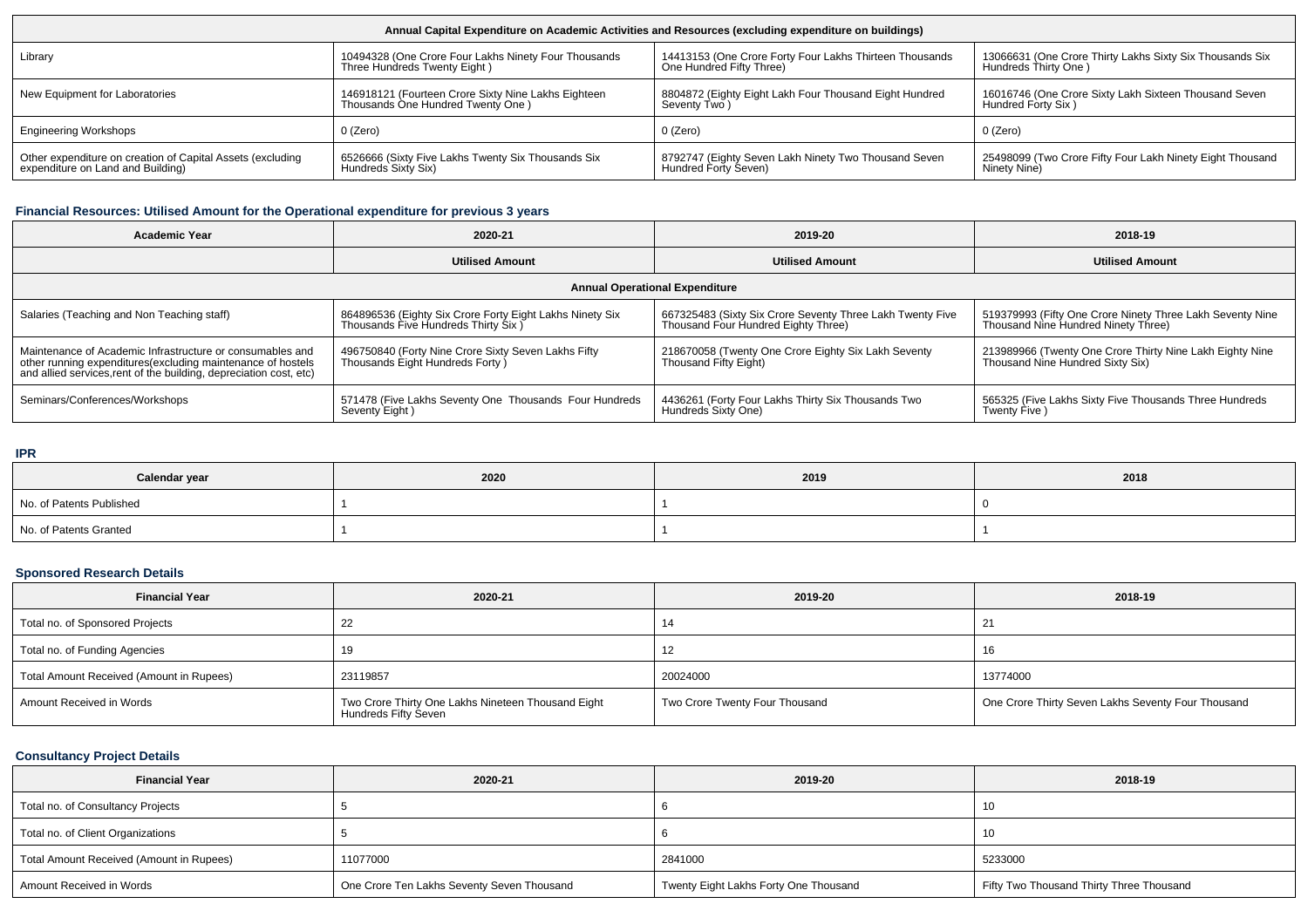#### **Executive Development Program/Management Development Programs**

| <b>Financial Year</b>                                                             | 2020-21                       | 2019-20                       | 2018-19                       |  |
|-----------------------------------------------------------------------------------|-------------------------------|-------------------------------|-------------------------------|--|
| Total no. of Executive Development Programs/ Management<br>Development Programs   |                               |                               |                               |  |
| Total no. of Participants                                                         | 125                           | 135                           | 150                           |  |
| Total Annual Earnings (Amount in Rupees)(Excluding Lodging<br>& Boarding Charges) | 225000                        | 225000                        | 225000                        |  |
| Total Annual Earnings in Words                                                    | Two Lakh Twenty Five Thousand | Two Lakh Twenty Five Thousand | Two Lakh Twenty Five Thousand |  |

# **PCS Facilities: Facilities of physically challenged students**

| 1. Do your institution buildings have Lifts/Ramps?                                                                                                         | Yes, more than 80% of the buildings |
|------------------------------------------------------------------------------------------------------------------------------------------------------------|-------------------------------------|
| 2. Do your institution have provision for walking aids, including wheelchairs and transportation from one building to another for<br>handicapped students? | Yes                                 |
| 3. Do your institution buildings have specially designed toilets for handicapped students?                                                                 | Yes, more than 80% of the buildings |

#### **Accreditation**

#### **NBA Accreditation**

| . NC<br>1. Does your institute have a valid NBA Accreditation? |
|----------------------------------------------------------------|
|----------------------------------------------------------------|

### **NAAC Accreditation**

| 1. Does your institute have a valid NAAC Accreditation? |            | <b>YES</b> |             |  |
|---------------------------------------------------------|------------|------------|-------------|--|
| Valid from                                              | Valid upto |            | <b>CGPA</b> |  |
| 28-03-2017                                              | 27-03-2022 |            | 3.1         |  |

### **Faculty Details**

| Srno | Name                                           | Age | Designation                | Gender | Qualification | <b>Experience (In</b><br>Months) | <b>Currently working</b><br>with institution? | <b>Joining Date</b> | <b>Leaving Date</b>      | <b>Association type</b> |
|------|------------------------------------------------|-----|----------------------------|--------|---------------|----------------------------------|-----------------------------------------------|---------------------|--------------------------|-------------------------|
|      | Gulve Priyanka<br>Bapusaheb                    | 35  | <b>Assistant Professor</b> | Female | M.D           | 73                               | Yes                                           | 02-05-2015          | $\sim$                   | Regular                 |
| 2    | KULKARNI<br>SHARDUL<br><b>SHRIKANT</b>         | 36  | <b>Assistant Professor</b> | Male   | M.D           | 61                               | Yes                                           | 01-06-2017          | $\overline{\phantom{a}}$ | Regular                 |
|      | <b>MARATHE PIYUSH</b><br><b>VINOD</b>          | 40  | <b>Assistant Professor</b> | Male   | M.D           | 54                               | Yes                                           | 16-07-2018          | $\sim$                   | Regular                 |
|      | <b>MULAY ABHIJIT</b><br><b>BHIKAJI</b>         | 35  | <b>Assistant Professor</b> | Male   | M.D           | 103                              | Yes                                           | 02-05-2014          | $\overline{\phantom{a}}$ | Regular                 |
| 5    | <b>NIGHUTE</b><br><b>SATYAJIT</b><br>SHANTARAM | 33  | <b>Assistant Professor</b> | Male   | M.D           | 50                               | Yes                                           | 22-05-2019          | $\sim$                   | Regular                 |
|      | PADGHAN DILIP<br><b>RAMRAO</b>                 | 62  | <b>Assistant Professor</b> | Male   | M.D           | 115                              | Yes                                           | 02-05-2018          | $- -$                    | Regular                 |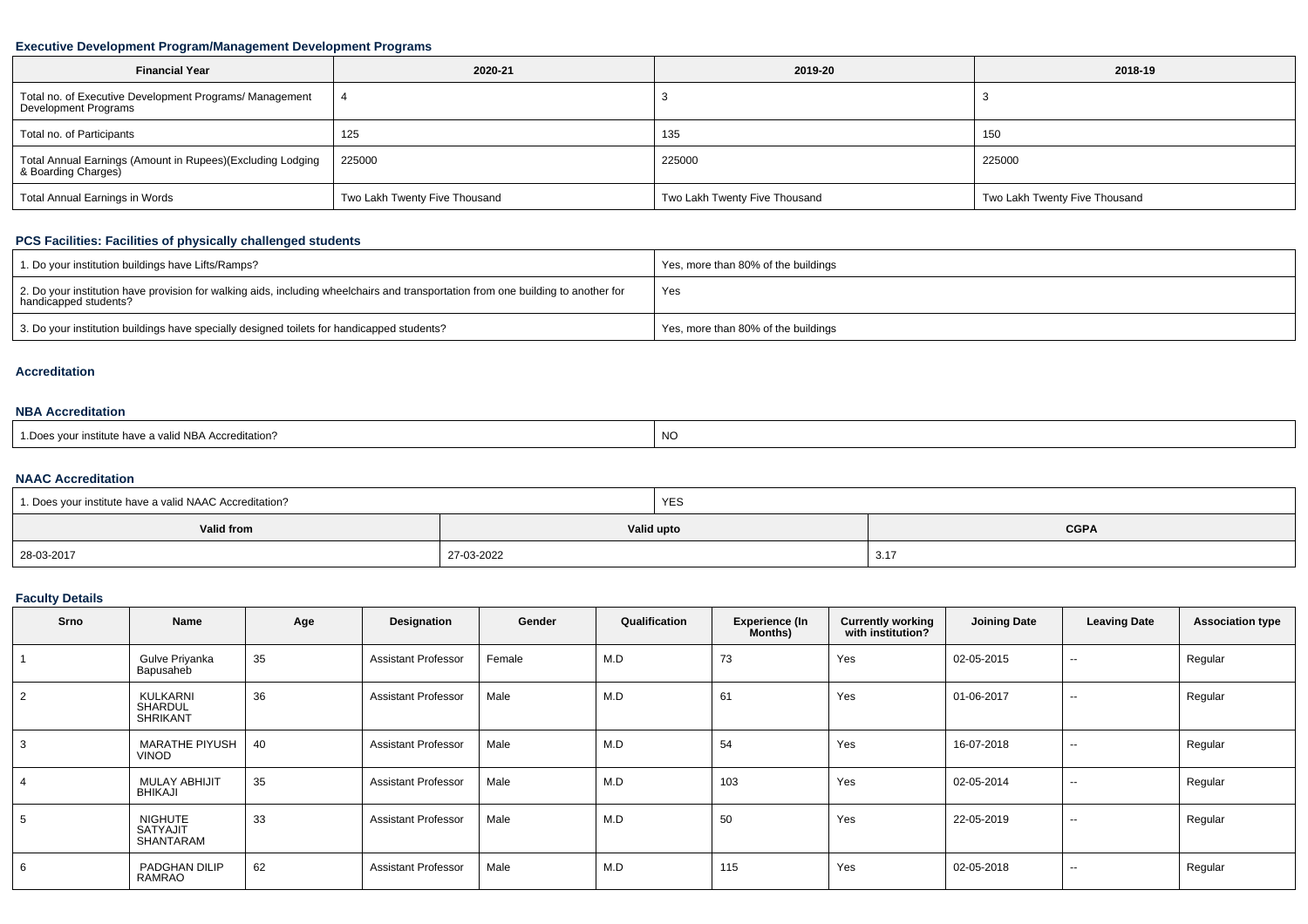| $\overline{7}$ | Rahud Jainendra<br>Shivdas                  | 40 | <b>Assistant Professor</b> | Male   | M.S         | 89  | Yes | 21-05-2018 | ⊶.                       | Regular |
|----------------|---------------------------------------------|----|----------------------------|--------|-------------|-----|-----|------------|--------------------------|---------|
| 8              | RATHI CHETAN<br>DEVENDRA                    | 35 | <b>Assistant Professor</b> | Male   | DM          | 94  | No  | 01-09-2018 | 08-07-2021               | Regular |
| 9              | Singh Sanjay<br>Kumar                       | 34 | Other                      | Male   | <b>MBBS</b> | 27  | Yes | 02-05-2019 | ⊶.                       | Regular |
| 10             | <b>TANPURE</b><br><b>TUSHAR BAJRANG</b>     | 35 | <b>Assistant Professor</b> | Male   | M.D         | 62  | Yes | 04-08-2016 | --                       | Regular |
| 11             | <b>TUSE SHASHANK</b><br><b>SUNIL</b>        | 32 | <b>Assistant Professor</b> | Male   | M.D         | 63  | Yes | 19-08-2019 | ⊶.                       | Regular |
| 12             | Abhade S R                                  | 31 | <b>Assistant Professor</b> | Male   | <b>DNB</b>  | 40  | Yes | 19-10-2020 | $\overline{\phantom{a}}$ | Regular |
| 13             | Adyam Mona<br>Dhanraj                       | 31 | Other                      | Female | <b>MBBS</b> | 31  | No  | 12-03-2019 | 10-08-2020               | Regular |
| 14             | Ambekar Anand Anil                          | 35 | <b>Assistant Professor</b> | Male   | M.D         | 22  | No  | 03-06-2019 | 27-02-2021               | Regular |
| 15             | ANARASE SANJAY<br><b>SHANKAR</b>            | 52 | Professor                  | Male   | M.S         | 195 | Yes | 13-02-2003 | ⊷.                       | Regular |
| 16             | ANARASE YOGITA<br>SANJAY                    | 48 | Associate Professor        | Female | M.D         | 234 | Yes | 02-06-2004 | $\overline{\phantom{a}}$ | Regular |
| 17             | ANCHA PAWAN S                               | 30 | Other                      | Male   | <b>MBBS</b> | 29  | Yes | 11-02-2019 | ⊷.                       | Regular |
| 18             | Andure Dattatraye<br>Chandrakant            | 36 | <b>Assistant Professor</b> | Male   | <b>DNB</b>  | 72  | Yes | 10-04-2019 | --                       | Regular |
| 19             | ANGARKAR<br><b>NANDKISHOR</b><br>NARHARRAO  | 65 | Professor                  | Male   | M.D         | 463 | Yes | 04-04-2009 | ۵.                       | Regular |
| 20             | APTURKAR DILIP<br><b>KRISHNARAO</b>         | 61 | Professor                  | Male   | M.S         | 240 | Yes | 03-07-2019 | $\overline{\phantom{a}}$ | Regular |
| 21             | ARANGALE P S                                | 27 | Other                      | Male   | <b>MBBS</b> | 8   | Yes | 01-12-2020 | ⊷.                       | Regular |
| 22             | Attar N R                                   | 62 | Professor                  | Male   | M.D         | 312 | Yes | 17-04-2021 | $\overline{\phantom{a}}$ | Regular |
| 23             | AVHAD A G                                   | 31 | <b>Assistant Professor</b> | Male   | M.D         | 8   | Yes | 02-12-2020 | -−                       | Regular |
| 24             | <b>BADHE GAURI</b><br><b>KISHOR</b>         | 39 | <b>Assistant Professor</b> | Female | <b>DNB</b>  | 161 | Yes | 03-05-2010 | $\overline{\phantom{a}}$ | Regular |
| 25             | Badhe Ketan Rajan                           | 37 | <b>Assistant Professor</b> | Male   | <b>DNB</b>  | 44  | Yes | 01-12-2014 | ⊷.                       | Regular |
| 26             | <b>BADHE KISHOR</b><br>PARASHRAM            | 67 | Professor                  | Male   | M.S         | 471 | Yes | 08-07-1984 | −−                       | Regular |
| 27             | <b>BADHE</b><br>VAIJAYANTI<br><b>KISHOR</b> | 65 | Professor                  | Female | M.D         | 354 | Yes | 07-03-1992 | -−                       | Regular |
| 28             | <b>BADHE VAISHALEE</b><br><b>KETAN</b>      | 36 | <b>Assistant Professor</b> | Female | <b>DNB</b>  | 49  | Yes | 01-07-2017 | ц.                       | Regular |
| 29             | BADWE ANAND<br>NARAYANRAO                   | 63 | Associate Professor        | Male   | Ph.D        | 439 | Yes | 15-11-1984 | Щ,                       | Regular |
| 30             | Baheti Tushar<br>Chandrakant                | 35 | Associate Professor        | Male   | M.D         | 120 | Yes | 25-04-2018 | Щ,                       | Regular |
| 31             | BANGAL SUREKHA<br>VIDYADHAR                 | 57 | Professor                  | Female | M.S         | 298 | Yes | 18-08-2001 | $\overline{\phantom{a}}$ | Regular |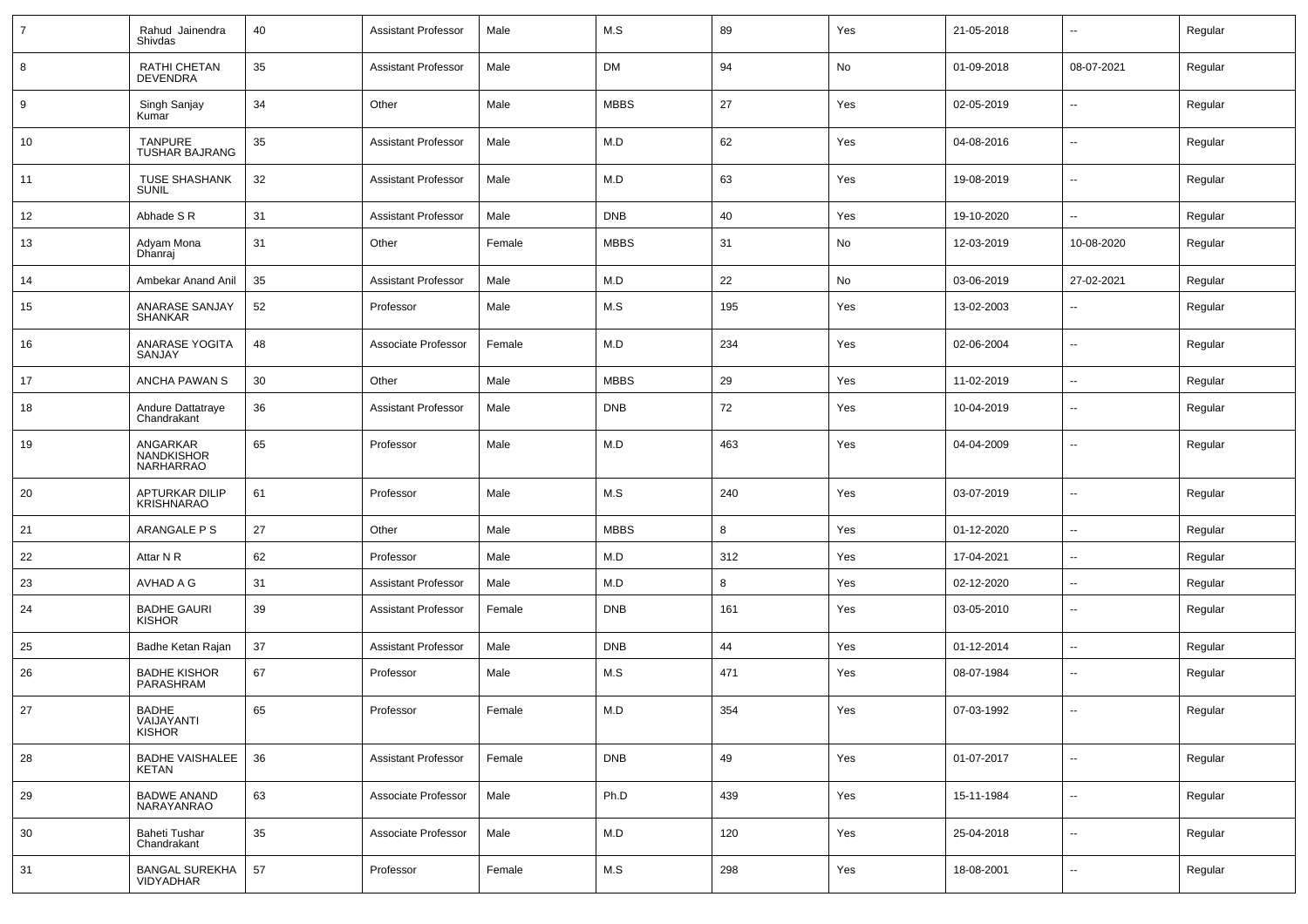| 32 | <b>BANGAL</b><br><b>VIDYADHAR</b><br><b>BALKRISHNA</b> | 58 | Professor                  | Male   | M.D         | 403 | Yes | 01-08-1990 | --                       | Regular |
|----|--------------------------------------------------------|----|----------------------------|--------|-------------|-----|-----|------------|--------------------------|---------|
| 33 | <b>Banswal Lalit</b><br>Prakash                        | 34 | <b>Assistant Professor</b> | Male   | M.S         | 75  | Yes | 13-08-2018 | $\sim$                   | Regular |
| 34 | <b>Bavikar Suhas</b><br>Shriram                        | 59 | <b>Assistant Professor</b> | Male   | <b>DNB</b>  | 126 | Yes | 17-05-2019 | $\sim$                   | Regular |
| 35 | <b>BAVISKAR</b><br><b>BHARATI</b><br>PADMAKAR          | 57 | Professor                  | Female | M.D         | 394 | Yes | 01-07-1988 | $\sim$                   | Regular |
| 36 | <b>BAVISKAR</b><br><b>MANDAR</b><br><b>PADMAKAR</b>    | 32 | <b>Assistant Professor</b> | Male   | M.D         | 89  | Yes | 26-02-2018 | $\overline{\phantom{a}}$ | Regular |
| 37 | <b>BAVISKAR</b><br>PADMAKAR<br><b>KASHINATH</b>        | 62 | Professor                  | Male   | M.S         | 442 | Yes | 02-01-1987 | --                       | Regular |
| 38 | <b>BHALERAO A D</b>                                    | 36 | <b>Assistant Professor</b> | Male   | M.D         | 70  | Yes | 22-09-2017 | $\overline{\phantom{a}}$ | Regular |
| 39 | <b>BHALERAO</b><br><b>DEEPIKA SHIVAJI</b>              | 51 | Professor                  | Female | M.D         | 280 | Yes | 01-06-2001 | --                       | Regular |
| 40 | <b>BHALERAO</b><br>MUKTPAL<br><b>MAROTRAO</b>          | 41 | <b>Assistant Professor</b> | Male   | M.D         | 87  | Yes | 04-05-2017 | $\overline{\phantom{a}}$ | Regular |
| 41 | <b>BHANDARI</b><br>AKSHAY<br><b>JAWAHIRLAL</b>         | 34 | Associate Professor        | Male   | M.S         | 123 | Yes | 04-08-2014 | $\overline{\phantom{a}}$ | Regular |
| 42 | Bhangdiya Neha<br>Mitesh                               | 31 | <b>Assistant Professor</b> | Female | M.D         | 70  | Yes | 07-01-2020 | $\sim$                   | Regular |
| 43 | <b>BHAVAR TUSHAR</b><br><b>DATTATRYA</b>               | 36 | Professor                  | Male   | <b>DNB</b>  | 122 | Yes | 07-08-2013 | $\sim$                   | Regular |
| 44 | <b>Bhaware Gautam</b><br>Madhavrao                     | 42 | <b>Assistant Professor</b> | Male   | M.D         | 92  | Yes | 11-12-2017 | $\overline{\phantom{a}}$ | Regular |
| 45 | <b>BHIDE ANAND</b><br><b>RAMESH</b>                    | 34 | <b>Assistant Professor</b> | Male   | M.D         | 36  | Yes | 10-08-2018 | $\sim$                   | Regular |
| 46 | <b>BHIDE VIBHA</b><br><b>ANAND</b>                     | 33 | <b>Assistant Professor</b> | Female | M.D         | 83  | Yes | 10-08-2018 | $\overline{\phantom{a}}$ | Regular |
| 47 | Bhoi Bharatkumar<br>Shivajirao                         | 29 | Other                      | Male   | <b>MBBS</b> | 26  | Yes | 24-05-2019 | $\sim$                   | Regular |
| 48 | Bhoi Jyoti Shivaji                                     | 67 | Other                      | Female | <b>MBBS</b> | 18  | Yes | 08-02-2020 | $\overline{\phantom{a}}$ | Regular |
| 49 | Bhoi Vidya<br>Shivajirao                               | 26 | Other                      | Female | <b>MBBS</b> | 18  | Yes | 08-02-2020 | $\sim$                   | Regular |
| 50 | Bondar Aditya Uttam                                    | 26 | Other                      | Male   | <b>MBBS</b> | 15  | Yes | 15-04-2020 | $\sim$                   | Regular |
| 51 | BORA<br>BHAGYASHRI<br>DILIPKUMAR                       | 57 | Professor                  | Female | M.D         | 199 | Yes | 11-04-2007 | Щ,                       | Regular |
| 52 | Borade Swaroop<br>Vijay                                | 35 | <b>Assistant Professor</b> | Male   | M.S         | 77  | Yes | 27-07-2018 | $\sim$                   | Regular |
| 53 | BORAWAKE SAI<br>KISHOR                                 | 34 | Associate Professor        | Male   | M.S         | 121 | Yes | 19-08-2013 | $\sim$                   | Regular |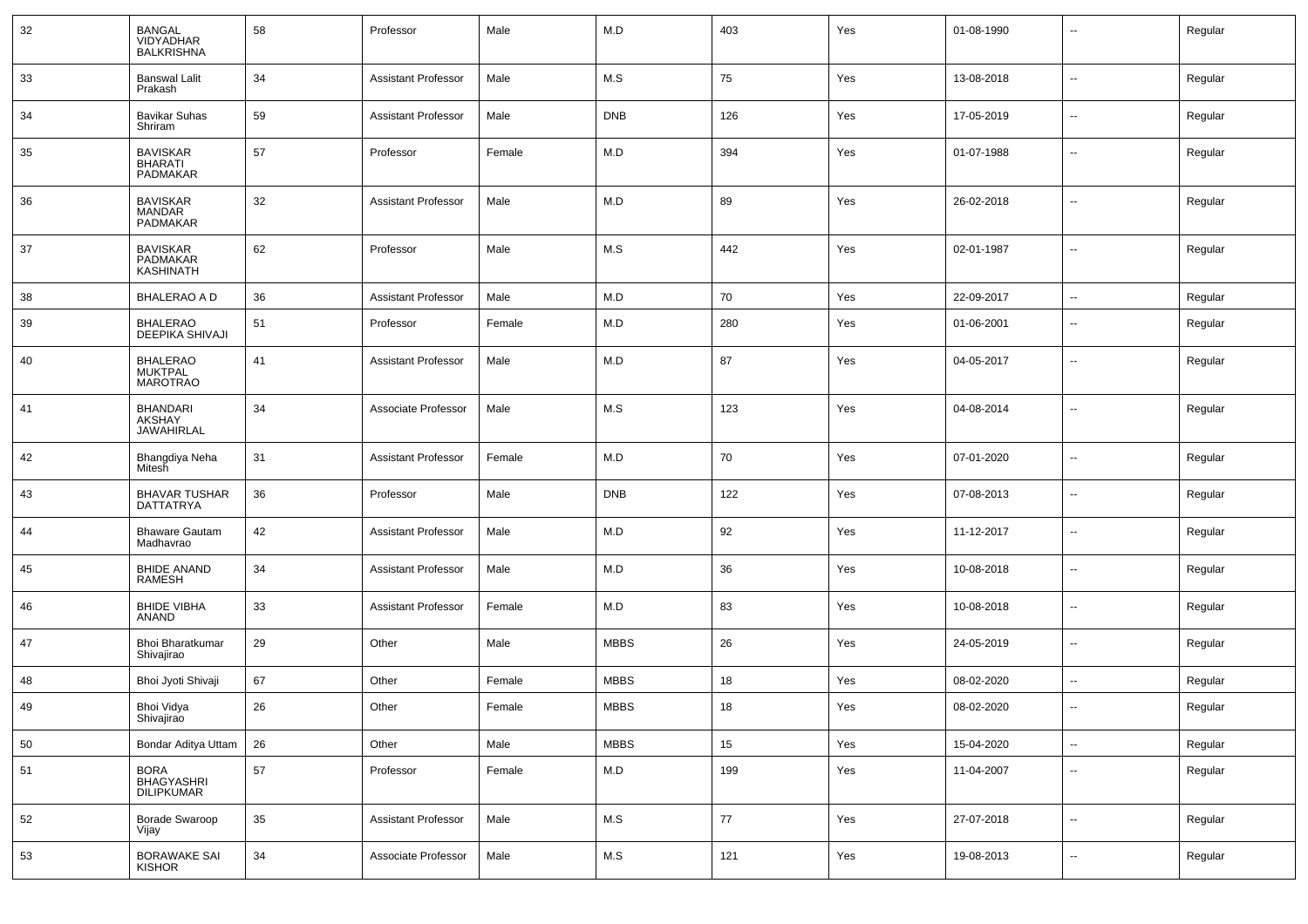| 54 | <b>BUKTAR SANJAY</b><br><b>BALIRAM</b>            | 44 | Associate Professor        | Male   | M.D              | 131 | Yes | 26-08-2015 | $\overline{\phantom{a}}$ | Regular |
|----|---------------------------------------------------|----|----------------------------|--------|------------------|-----|-----|------------|--------------------------|---------|
| 55 | Burgute Saranga<br>Prakash                        | 32 | <b>Assistant Professor</b> | Female | M.S              | 48  | Yes | 04-10-2019 | $\sim$                   | Regular |
| 56 | <b>CHATTERJEE</b><br>RAJIB                        | 60 | Professor                  | Male   | M.D              | 389 | Yes | 10-04-1987 | $\overline{\phantom{a}}$ | Regular |
| 57 | Chatterjee<br>Subhashree                          | 62 | <b>Assistant Professor</b> | Female | <b>DNB</b>       | 42  | Yes | 17-01-2019 | $\sim$                   | Regular |
| 58 | Chaudhari Amol<br>Sunil                           | 32 | <b>Assistant Professor</b> | Male   | M.S              | 57  | No  | 12-06-2020 | 20-02-2021               | Regular |
| 59 | Chaudhari Prasad<br>Arun                          | 30 | Other                      | Male   | <b>MBBS</b>      | 13  | Yes | 27-07-2020 | $\overline{\phantom{a}}$ | Regular |
| 60 | CHAVAN LAXMAN<br><b>GOVIND</b>                    | 67 | <b>Assistant Professor</b> | Male   | M.D              | 133 | Yes | 19-01-2015 | $\overline{\phantom{a}}$ | Regular |
| 61 | CHAVAN WAMAN<br><b>MANIKRAO</b>                   | 61 | Professor                  | Male   | M.S              | 182 | Yes | 21-07-2008 | $\overline{\phantom{a}}$ | Regular |
| 62 | Chavhan H K                                       | 28 | Other                      | Male   | <b>MBBS</b>      | 4   | Yes | 21-04-2021 | $\sim$                   | Regular |
| 63 | CHEPTE ARUN<br>PRALHAD                            | 35 | Associate Professor        | Male   | M.D              | 106 | Yes | 13-10-2016 | --                       | Regular |
| 64 | CHUDIWAL JITESH<br>VIJAY                          | 35 | <b>Assistant Professor</b> | Male   | <b>DNB</b>       | 48  | Yes | 07-08-2018 | --                       | Regular |
| 65 | Dahe Swati Vijay                                  | 36 | Other                      | Male   | <b>DCP</b>       | 63  | Yes | 02-05-2018 | --                       | Regular |
| 66 | Damani Aditya<br>Dwarkadas                        | 37 | <b>Assistant Professor</b> | Male   | M.Ch(Chirurgiae) | 97  | Yes | 18-07-2018 | --                       | Regular |
| 67 | DANDEKAR<br>KUNDANKUMAR<br>NARAYAN                | 53 | Professor                  | Male   | M.S              | 209 | Yes | 02-04-2018 | --                       | Regular |
| 68 | Dandekar Usha<br>Kundan                           | 48 | Professor                  | Female | M.D              | 171 | Yes | 02-04-2018 | --                       | Regular |
| 69 | DANGE SAMBHAJI<br><b>SHIVAJIRAO</b>               | 61 | Associate Professor        | Male   | M.S              | 194 | Yes | 07-07-2017 | --                       | Regular |
| 70 | <b>DEO BHUSHAN</b><br>ARUN                        | 51 | Professor                  | Male   | M.D              | 198 | Yes | 27-03-2006 | --                       | Regular |
| 71 | Deore SK                                          | 38 | <b>Assistant Professor</b> | Male   | <b>DNB</b>       | 73  | Yes | 14-12-2020 | --                       | Regular |
| 72 | <b>DEORUKHKAR</b><br><b>SACHIN</b><br>CHANDRAKANT | 41 | Associate Professor        | Male   | Ph.D             | 174 | No  | 20-12-2007 | 22-10-2020               | Regular |
| 73 | <b>DESAI ASHWINI</b><br>RAJEEV                    | 46 | <b>Assistant Professor</b> | Female | Ph.D             | 74  | Yes | 01-06-2015 | $\overline{\phantom{a}}$ | Regular |
| 74 | Desai Kunal<br>Dadasaheb                          | 34 | Assistant Professor        | Male   | M.D              | 53  | Yes | 01-02-2019 | $\overline{\phantom{a}}$ | Regular |
| 75 | DESAI RAJEEV<br>RAGHUNATHRAO                      | 53 | Professor                  | Male   | M.D              | 170 | Yes | 01-06-2015 | $\overline{\phantom{a}}$ | Regular |
| 76 | <b>DESHMUKH AMAR</b><br><b>MADHUKAR</b>           | 37 | Associate Professor        | Male   | M.S              | 108 | Yes | 07-10-2014 | $\overline{\phantom{a}}$ | Regular |
| 77 | <b>DESHPANDE AJIT</b><br><b>BALKRISHNA</b>        | 66 | Professor                  | Male   | M.D              | 285 | Yes | 09-09-1999 | --                       | Regular |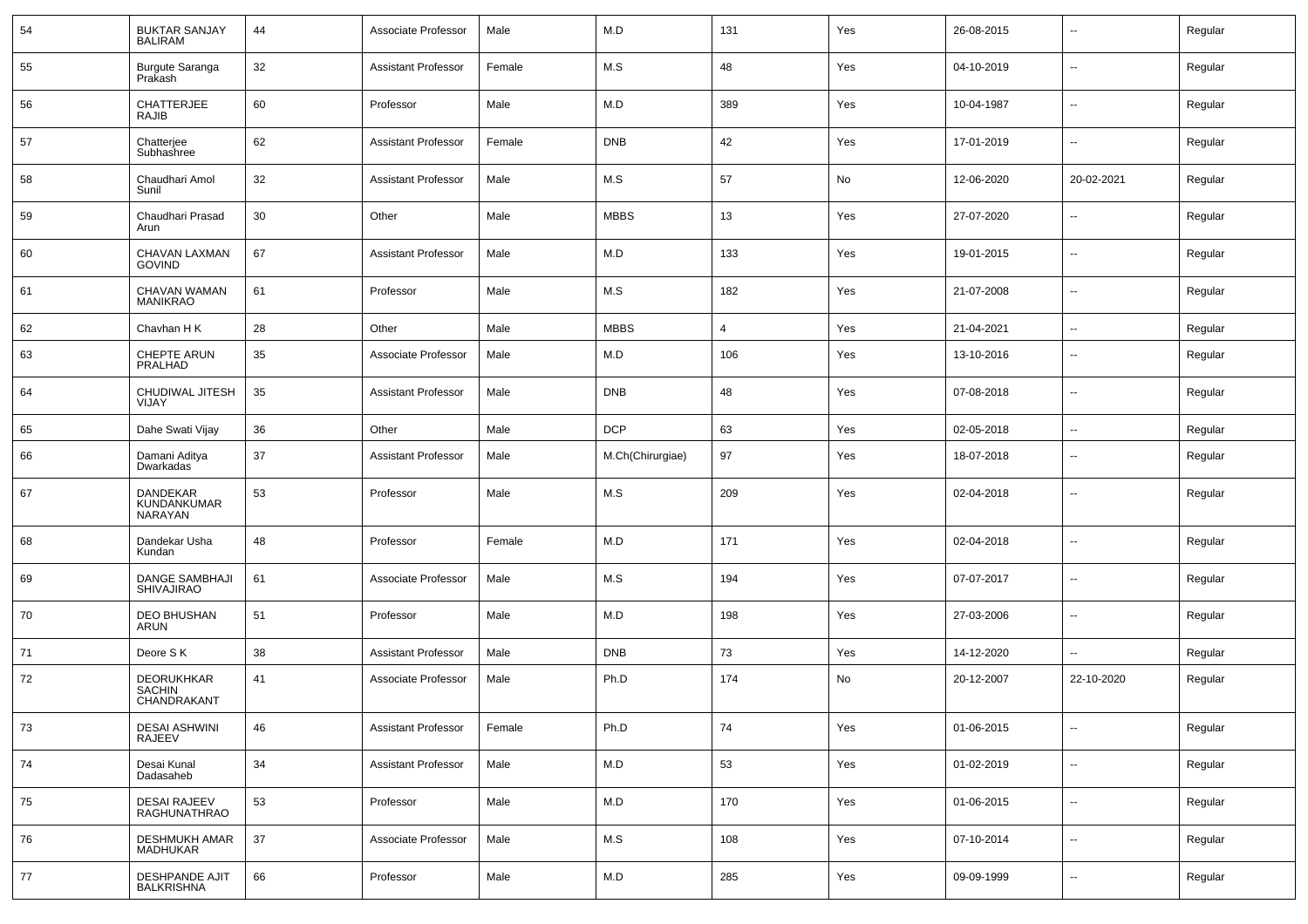| 78  | <b>DESHPANDE</b><br><b>JAYANT</b><br><b>DAMODARRAO</b> | 46 | Professor                  | Male   | M.D         | 230 | Yes | 30-05-2006 | --                       | Regular |
|-----|--------------------------------------------------------|----|----------------------------|--------|-------------|-----|-----|------------|--------------------------|---------|
| 79  | <b>DESHPANDE</b><br>NIKHIL SANJAY                      | 33 | <b>Assistant Professor</b> | Male   | M.D         | 93  | Yes | 10-10-2016 | $\overline{\phantom{a}}$ | Regular |
| 80  | <b>DESHPANDE</b><br><b>SARITA AJIT</b>                 | 62 | Professor                  | Female | M.D         | 187 | Yes | 09-02-2009 | $\overline{\phantom{a}}$ | Regular |
| 81  | DHAKANE AJINKYA<br><b>BANSIDHAR</b>                    | 35 | <b>Assistant Professor</b> | Male   | M.D         | 89  | Yes | 26-04-2016 | $\overline{\phantom{a}}$ | Regular |
| 82  | <b>DHOKIKAR</b><br>GAJANAN<br><b>DIGAMBARRAO</b>       | 37 | Associate Professor        | Male   | M.D         | 115 | Yes | 02-05-2017 | $\overline{\phantom{a}}$ | Regular |
| 83  | DHUS S N                                               | 22 | Other                      | Male   | <b>MBBS</b> | 3   | Yes | 23-04-2021 | $\overline{a}$           | Regular |
| 84  | Dikle AM                                               | 33 | <b>Assistant Professor</b> | Male   | M.S         | 27  | No  | 01-10-2020 | 08-01-2021               | Regular |
| 85  | Dixit P M                                              | 27 | Other                      | Male   | <b>MBBS</b> | 11  | Yes | 12-08-2020 | $\overline{\phantom{a}}$ | Regular |
| 86  | Doke Amey<br>Dnyaneshwar                               | 34 | Associate Professor        | Male   | M.S         | 95  | Yes | 01-08-2017 | --                       | Regular |
| 87  | <b>DONGRE</b><br>SURYAKANT<br>DATTATREYA               | 57 | Professor                  | Male   | M.D         | 390 | Yes | 25-10-2001 | $\overline{\phantom{a}}$ | Regular |
| 88  | Dr Kahar RS                                            | 30 | Other                      | Male   | <b>MBBS</b> | 9   | Yes | 01-01-2021 | ⊷.                       | Regular |
| 89  | Dumbre Prashant<br>Ganpat                              | 33 | <b>Assistant Professor</b> | Male   | M.S         | 57  | Yes | 09-03-2020 | $\overline{\phantom{a}}$ | Regular |
| 90  | Dutta Sucharita<br>Subodh Kumar                        | 33 | Other                      | Female | <b>MBBS</b> | 38  | Yes | 25-05-2018 | --                       | Regular |
| 91  | <b>ELIAS AGNES</b><br>SUSAN                            | 28 | Other                      | Female | <b>MBBS</b> | 38  | Yes | 31-05-2018 | $\overline{\phantom{a}}$ | Regular |
| 92  | FAROOQUI JAME<br><b>BASEER</b><br><b>MASIUDDIN</b>     | 40 | Professor                  | Male   | M.D         | 181 | Yes | 15-05-2006 | --                       | Regular |
| 93  | <b>GADEKAR LAXMAN</b><br><b>SAMPATRAO</b>              | 54 | Associate Professor        | Male   | M.D         | 194 | Yes | 30-06-2004 | $\overline{\phantom{a}}$ | Regular |
| 94  | <b>GADEKAR S A</b>                                     | 25 | Other                      | Male   | <b>MBBS</b> | 6   | Yes | 01-02-2021 | ⊷.                       | Regular |
| 95  | <b>GADHAVE KISHOR</b><br>CHANGDEV                      | 55 | Associate Professor        | Male   | M.S         | 117 | Yes | 14-03-2017 | $\overline{\phantom{a}}$ | Regular |
| 96  | Gagan Sharma                                           | 44 | Associate Professor        | Male   | <b>DM</b>   | 120 | Yes | 01-04-2020 | --                       | Regular |
| 97  | Gagare Annasaheb<br>Gorakhnath                         | 52 | Associate Professor        | Male   | M.D         | 107 | No  | 01-09-2017 | 18-04-2021               | Regular |
| 98  | GAGARE SWATI<br>DILIP                                  | 28 | <b>Assistant Professor</b> | Female | M.S         | 26  | No  | 08-06-2020 | 31-07-2021               | Regular |
| 99  | Gaikwad Rajkumar<br>Wamanrao                           | 34 | <b>Assistant Professor</b> | Male   | M.D         | 62  | Yes | 01-02-2020 | $\sim$                   | Regular |
| 100 | Gangwal Mayur<br>Pradeep                               | 35 | <b>Assistant Professor</b> | Male   | <b>DNB</b>  | 81  | Yes | 07-05-2020 | $\sim$                   | Regular |
| 101 | GAVHANE<br>SATYAJIT<br>PRAKASH                         | 36 | Professor                  | Male   | <b>DNB</b>  | 138 | Yes | 19-06-2012 | Щ,                       | Regular |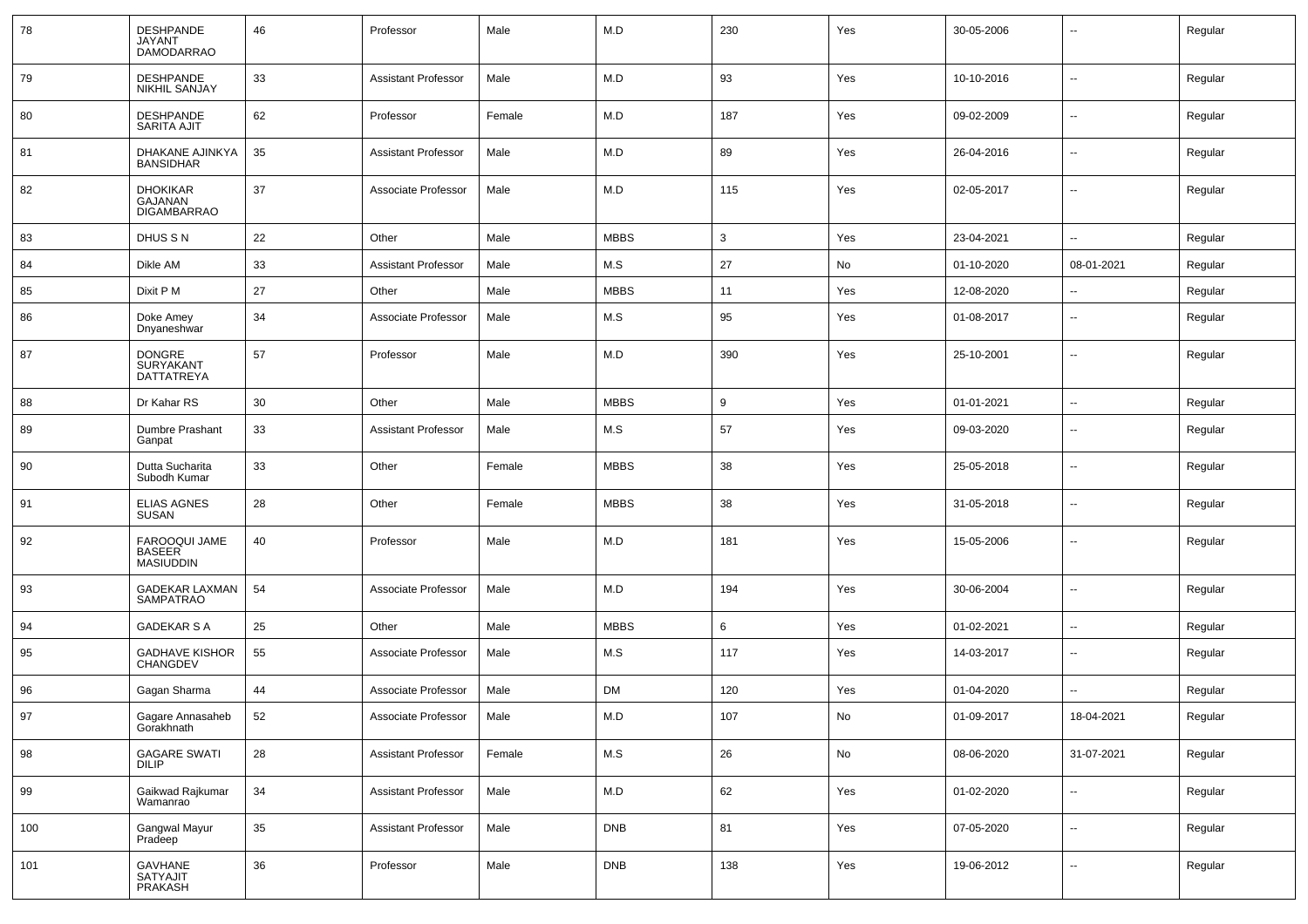| 102 | <b>GHOGARE MANOJ</b><br><b>SHIVAJI</b>        | 31 | <b>Assistant Professor</b> | Male   | M.D                 | 33  | No  | 04-06-2020 | 13-02-2021               | Regular |
|-----|-----------------------------------------------|----|----------------------------|--------|---------------------|-----|-----|------------|--------------------------|---------|
| 103 | GHORPADE<br>KAILASH NAMDEO                    | 53 | Professor                  | Male   | M.S                 | 217 | Yes | 21-03-2013 | $\sim$                   | Regular |
| 104 | GHOSH DEEPAK<br><b>KUMAR</b>                  | 68 | Professor                  | Male   | M.D                 | 296 | Yes | 29-11-2004 | $\sim$                   | Regular |
| 105 | Ghule Nitin<br>Machindra                      | 36 | Assistant Professor        | Male   | <b>DNB</b>          | 57  | Yes | 14-02-2018 | $\sim$                   | Regular |
| 106 | <b>GIRI V V</b>                               | 35 | <b>Assistant Professor</b> | Male   | M.D                 | 33  | Yes | 14-12-2020 | $\sim$                   | Regular |
| 107 | Girme Ajinkya<br>Surendra                     | 35 | <b>Assistant Professor</b> | Male   | <b>DNB</b>          | 39  | Yes | 16-04-2018 | $\overline{\phantom{a}}$ | Regular |
| 108 | <b>GONDHALI</b><br>MAHENDRA<br>PURUSHOTTAM    | 51 | Professor                  | Male   | M.D                 | 320 | Yes | 24-10-1997 | $\mathbf{u}$             | Regular |
| 109 | <b>GUNNAL SANDHYA</b><br>ARVIND               | 45 | Associate Professor        | Female | Ph.D                | 212 | Yes | 11-08-2008 | $\sim$                   | Regular |
| 110 | <b>HADKE VINAYAK</b><br>YADAVRAO              | 68 | Associate Professor        | Male   | M.S                 | 100 | Yes | 01-06-2015 | $\sim$                   | Regular |
| 111 | <b>Hemant Kumar</b>                           | 66 | Professor                  | Male   | M.D                 | 319 | Yes | 04-01-2021 | $\sim$                   | Regular |
| 112 | Herode Prafulla<br>Govind                     | 47 | Professor                  | Male   | M.S                 | 173 | Yes | 09-05-2019 | $\overline{\phantom{a}}$ | Regular |
| 113 | <b>HOLKAR RAHUL</b><br><b>RAMNATH</b>         | 33 | Assistant Professor        | Male   | M.D                 | 44  | Yes | 02-04-2019 | --                       | Regular |
| 114 | HOTKAR KHANDU<br><b>NINGAPPA</b>              | 52 | <b>Assistant Professor</b> | Male   | M.Sc.(Biochemistry) | 287 | Yes | 19-08-1997 | $\overline{\phantom{a}}$ | Regular |
| 115 | Jabez Gnany                                   | 32 | <b>Assistant Professor</b> | Male   | M.S                 | 41  | Yes | 01-02-2020 | $\sim$                   | Regular |
| 116 | Jadhao Ajinkya<br>Bhaskarrao                  | 32 | <b>Assistant Professor</b> | Male   | M.S                 | 37  | Yes | 01-06-2020 | $\overline{\phantom{a}}$ | Regular |
| 117 | <b>JADHAV</b><br><b>JAYSHREE</b><br>PANDURANG | 55 | Professor                  | Female | M.D                 | 297 | Yes | 16-02-2009 | $\overline{\phantom{a}}$ | Regular |
| 118 | JADHAVAR<br><b>AVINASH</b><br>LAXMANRAO       | 37 | Associate Professor        | Male   | M.D                 | 125 | Yes | 25-04-2018 | --                       | Regular |
| 119 | <b>JAIN S A</b>                               | 33 | Assistant Professor        | Female | M.S                 | 36  | Yes | 23-11-2020 | $\sim$                   | Regular |
| 120 | JAIN SHAILENDRA<br><b>MOHAN</b>               | 60 | Professor                  | Male   | M.D                 | 343 | Yes | 09-09-2015 | --                       | Regular |
| 121 | JANGLE SURESH<br><b>NARAYAN</b>               | 69 | Professor                  | Male   | Ph.D                | 439 | Yes | 17-12-1984 | $\sim$                   | Regular |
| 122 | JAVADEKAR<br>SHUBHADA<br><b>SURESH</b>        | 70 | Professor                  | Female | M.D                 | 526 | No  | 17-12-2016 | 28-02-2021               | Regular |
| 123 | <b>JORVEKAR</b><br><b>SHOBHANA</b><br>ARVIND  | 49 | Associate Professor        | Female | M.S                 | 199 | Yes | 03-02-2009 | $\sim$                   | Regular |
| 124 | <b>JORWEKAR</b><br><b>GOKUL JAYWANT</b>       | 44 | Professor                  | Male   | M.S                 | 223 | Yes | 14-02-2005 | $\sim$                   | Regular |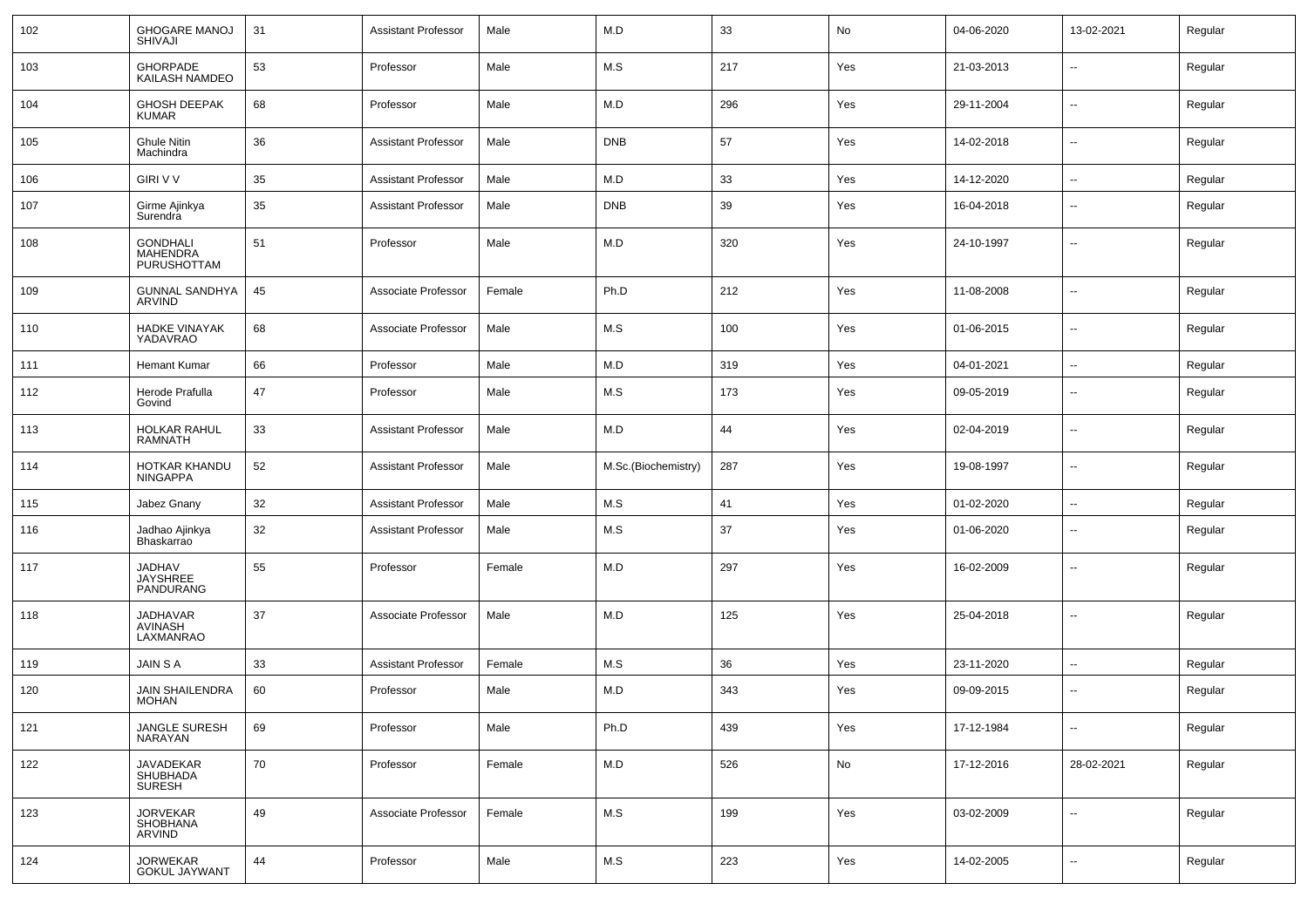| 125 | <b>JOSHI MOHINI</b><br><b>MADHUKARRAO</b>            | 44 | Professor                  | Female | M.D         | 201 | Yes | 01-07-2010 | $\sim$                   | Regular |
|-----|------------------------------------------------------|----|----------------------------|--------|-------------|-----|-----|------------|--------------------------|---------|
| 126 | Juhi Sisodia                                         | 35 | Other                      | Female | <b>MBBS</b> | 1   | Yes | 28-06-2021 | $\sim$                   | Regular |
| 127 | Jukaku M F                                           | 30 | <b>Assistant Professor</b> | Male   | M.S         | 28  | No  | 30-04-2021 | 31-05-2021               | Regular |
| 128 | Kadam R S                                            | 24 | Other                      | Female | <b>MBBS</b> | 6   | Yes | 01-02-2021 | $\overline{\phantom{a}}$ | Regular |
| 129 | Kale Aapurva<br>Vasant                               | 32 | <b>Assistant Professor</b> | Female | M.D         | 78  | Yes | 14-02-2018 | $\overline{\phantom{a}}$ | Regular |
| 130 | Kalyan Prasad T V                                    | 34 | <b>Assistant Professor</b> | Male   | M.D         | 1   | Yes | 19-07-2021 | $\sim$                   | Regular |
| 131 | KAMAT DEEPAK<br><b>RAMDAS</b>                        | 54 | Associate Professor        | Male   | M.D         | 128 | Yes | 25-04-2013 | $\overline{\phantom{a}}$ | Regular |
| 132 | KAMBLE MOTIRAM<br><b>GOVINDRAO</b>                   | 66 | Associate Professor        | Male   | M.D         | 123 | Yes | 10-06-2013 | $\overline{\phantom{a}}$ | Regular |
| 133 | Kandangire Ashish<br>Venkatrao                       | 27 | Other                      | Male   | <b>MBBS</b> | 11  | No  | 11-02-2020 | 26-12-2020               | Regular |
| 134 | KANOTRA SHALINI<br><b>KEWAL</b>                      | 43 | Professor                  | Female | <b>DNB</b>  | 190 | Yes | 01-01-2009 | $\overline{\phantom{a}}$ | Regular |
| 135 | KARLE RAVINDRA<br><b>RAOSAHEB</b>                    | 53 | Professor                  | Male   | M.D         | 335 | Yes | 29-07-1996 | $\overline{\phantom{a}}$ | Regular |
| 136 | <b>KARPE NILESH</b><br>SANTAJI                       | 42 | Associate Professor        | Male   | M.D         | 177 | Yes | 03-01-2009 | $\overline{\phantom{a}}$ | Regular |
| 137 | Kate Sachin<br>Murlidhar                             | 37 | <b>Assistant Professor</b> | Male   | M.D         | 44  | Yes | 01-02-2020 | $\overline{\phantom{a}}$ | Regular |
| 138 | KATE SARIKA<br><b>PRAKASH</b>                        | 35 | Associate Professor        | Female | M.D         | 88  | Yes | 18-02-2020 | $\overline{\phantom{a}}$ | Regular |
| 139 | <b>KAWADE</b><br><b>RAVINDRA</b><br><b>DAULATRAO</b> | 52 | Professor                  | Male   | <b>DNB</b>  | 321 | Yes | 05-01-1995 | $\overline{\phantom{a}}$ | Regular |
| 140 | <b>KHAPKE</b><br><b>DINANATH</b><br><b>PATILBA</b>   | 45 | <b>Assistant Professor</b> | Male   | M.D         | 224 | Yes | 14-05-2007 | $\overline{\phantom{a}}$ | Regular |
| 141 | KHARDE ANUP<br>LAHANUBHAU                            | 37 | Associate Professor        | Male   | M.D         | 100 | Yes | 05-06-2015 | $\overline{\phantom{a}}$ | Regular |
| 142 | KHARDE<br>PRASHANT SAYAJI                            | 40 | Professor                  | Male   | <b>DNB</b>  | 175 | Yes | 01-02-2008 | $\overline{\phantom{a}}$ | Regular |
| 143 | <b>KHARDE RASHMI</b><br><b>BHASKAR</b>               | 36 | <b>Assistant Professor</b> | Female | M.D         | 63  | Yes | 02-05-2016 | $\overline{\phantom{a}}$ | Regular |
| 144 | KHOT TRYAMBAK<br><b>DEORAO</b>                       | 67 | Assistant Professor        | Male   | M.S         | 110 | Yes | 28-07-2014 | $\overline{\phantom{a}}$ | Regular |
| 145 | KINIKAR ANAGHA<br>GOVINDVILAS                        | 44 | Professor                  | Female | M.D         | 252 | Yes | 28-03-2006 | $\overline{\phantom{a}}$ | Regular |
| 146 | Kolhe Prajakta                                       | 32 | Other                      | Female | M.D         | 9   | Yes | 16-10-2020 | $\overline{\phantom{a}}$ | Regular |
| 147 | Kolhe Sagar Kalyan                                   | 29 | Other                      | Male   | <b>MBBS</b> | 18  | No  | 23-10-2019 | 22-07-2021               | Regular |
| 148 | Kolte Poonam<br>Kamlakar                             | 34 | Other                      | Female | <b>MBBS</b> | 15  | Yes | 19-04-2020 | $\overline{\phantom{a}}$ | Regular |
| 149 | KORADE ANIL<br><b>GORAKSHANATH</b>                   | 35 | <b>Assistant Professor</b> | Male   | M.D         | 59  | Yes | 01-11-2019 | $\overline{\phantom{a}}$ | Regular |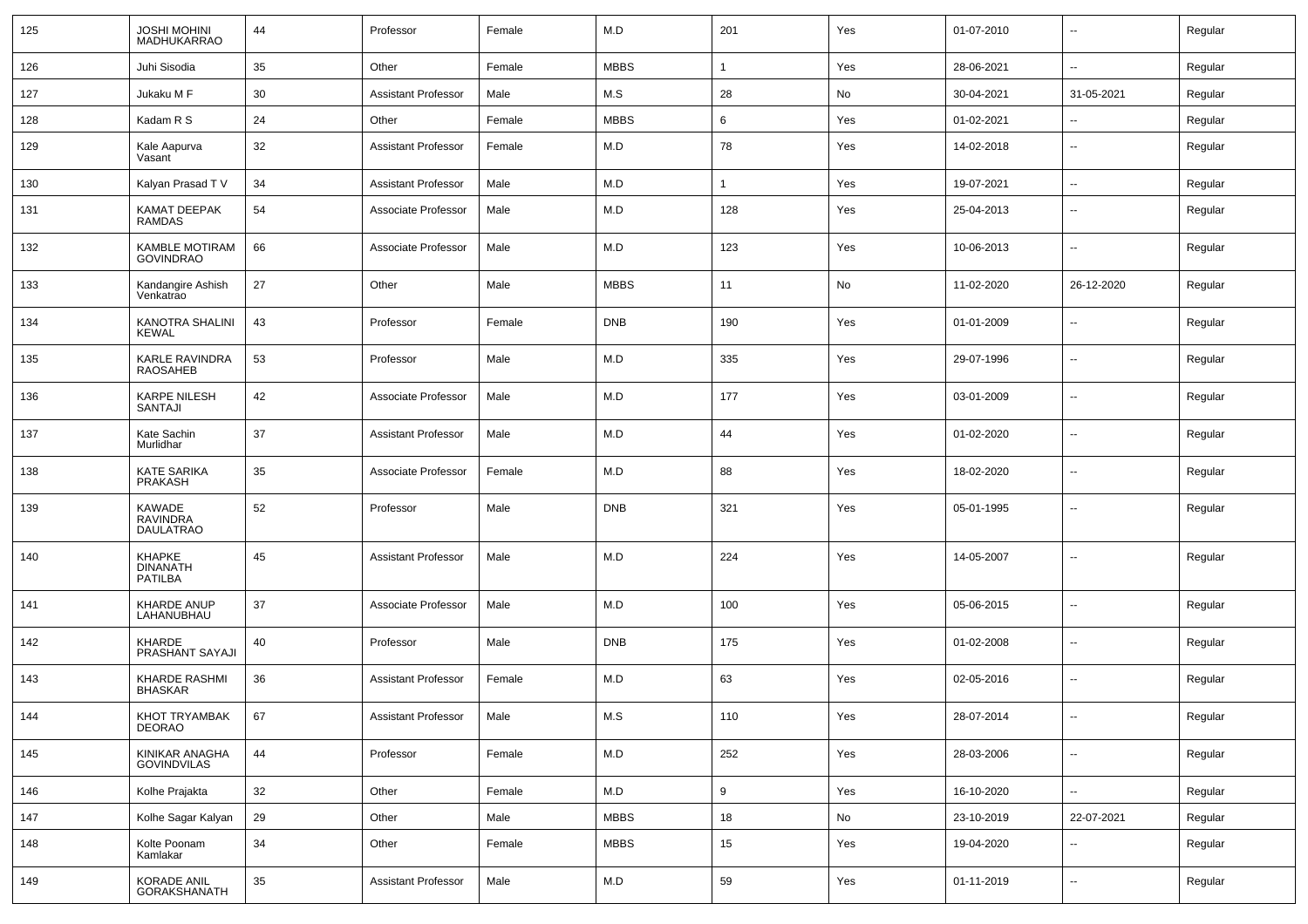| 150 | Korade M B                                       | 32 | <b>Assistant Professor</b> | Male   | M.D                 | 38  | Yes | 01-06-2021 | $\sim$                   | Regular |
|-----|--------------------------------------------------|----|----------------------------|--------|---------------------|-----|-----|------------|--------------------------|---------|
| 151 | <b>KRISHNAN BINDU</b>                            | 48 | Associate Professor        | Female | M.D                 | 105 | Yes | 09-11-2016 | $\mathbf{u}$             | Regular |
| 152 | KULKARNI<br><b>DEVIDAS</b><br><b>SITARAMPANT</b> | 70 | Professor                  | Male   | M.D                 | 532 | No  | 04-08-2009 | 31-05-2021               | Regular |
| 153 | KULKARNI<br>NANDKUMAR<br><b>BALKRISHNA</b>       | 68 | Professor                  | Male   | M.D                 | 421 | Yes | 06-10-2008 | $\overline{a}$           | Regular |
| 154 | KULKARNI<br>SANJEEV<br><b>GOPALRAO</b>           | 50 | <b>Assistant Professor</b> | Male   | M.Sc.(Microbiology) | 307 | Yes | 01-01-1996 | $\mathbf{u}$             | Regular |
| 155 | KULKARNI SHYAM<br><b>KHANDERAO</b>               | 39 | Associate Professor        | Male   | M.D                 | 122 | Yes | 23-10-2015 | $\mathbf{u}$             | Regular |
| 156 | KULKARNI VISHAL<br>LAXMIKANT                     | 34 | Associate Professor        | Male   | M.D                 | 95  | No  | 08-02-2017 | 30-04-2021               | Regular |
| 157 | KUNJU ARMAN<br><b>KHURSHID</b>                   | 26 | Other                      | Male   | <b>MBBS</b>         | 15  | No  | 04-03-2020 | 01-07-2021               | Regular |
| 158 | KUNKULOL RAHUL<br>RAJENDRA                       | 43 | Professor                  | Male   | M.D                 | 222 | Yes | 19-05-2010 | $\sim$                   | Regular |
| 159 | Lambe A V                                        | 34 | <b>Assistant Professor</b> | Male   | M.D                 | 55  | Yes | 05-07-2021 | $\sim$                   | Regular |
| 160 | LANDGE<br>NARENDRAKUMAR<br><b>CHIMAJI</b>        | 46 | Associate Professor        | Male   | M.D                 | 246 | Yes | 01-04-2003 | $\overline{\phantom{a}}$ | Regular |
| 161 | LATTI<br>RAMCHANDRA<br><b>GIRIMALAPPA</b>        | 68 | Professor                  | Male   | M.D                 | 498 | No  | 16-05-2009 | 19-12-2020               | Regular |
| 162 | Mahadik S V                                      | 32 | <b>Assistant Professor</b> | Male   | M.Ch(Chirurgiae)    | 18  | No  | 04-01-2021 | 30-06-2021               | Regular |
| 163 | MAHAJAN KALYANI<br><b>SATISH</b>                 | 31 | Associate Professor        | Female | M.D                 | 85  | No  | 04-10-2016 | 17-04-2021               | Regular |
| 164 | MAHAJAN SANJAY<br><b>KISANRAO</b>                | 50 | <b>Assistant Professor</b> | Male   | M.S                 | 195 | Yes | 10-07-2008 | $\mathbf{u}$             | Regular |
| 165 | <b>MAHAJAN SATISH</b><br>NARAYAN                 | 62 | Professor                  | Male   | M.D                 | 445 | No  | 04-10-2016 | 17-04-2021               | Regular |
| 166 | MAHAVARAKAR<br>VARSHA<br><b>NARSINGRAO</b>       | 34 | <b>Assistant Professor</b> | Female | M.D                 | 75  | Yes | 19-06-2017 | $\mathbf{u}$             | Regular |
| 167 | <b>MALPANI</b><br>MADHUSUDAN<br>RAMKISHAN        | 52 | Professor                  | Male   | M.S                 | 160 | Yes | 01-06-2018 | $\overline{a}$           | Regular |
| 168 | Mane Nilesh<br>Raosaheb                          | 26 | Other                      | Male   | <b>MBBS</b>         | 17  | Yes | 04-03-2020 | $\mathbf{u}$             | Regular |
| 169 | MARAWAR<br>ANAGHA PRAMOD                         | 38 | Professor                  | Female | M.D                 | 152 | Yes | 02-05-2017 | $\sim$                   | Regular |
| 170 | Mittal Aditi Ravinder                            | 28 | Other                      | Female | <b>MBBS</b>         | 27  | Yes | 02-05-2019 | $\sim$                   | Regular |
| 171 | <b>MOKAL SMITA</b><br><b>JAGANNATH</b>           | 37 | Associate Professor        | Female | M.D                 | 72  | Yes | 05-10-2017 | $\sim$                   | Regular |
| 172 | Mukane Raviraj<br>Hanmant                        | 30 | Other                      | Male   | <b>MBBS</b>         | 15  | Yes | 17-04-2020 | $\sim$                   | Regular |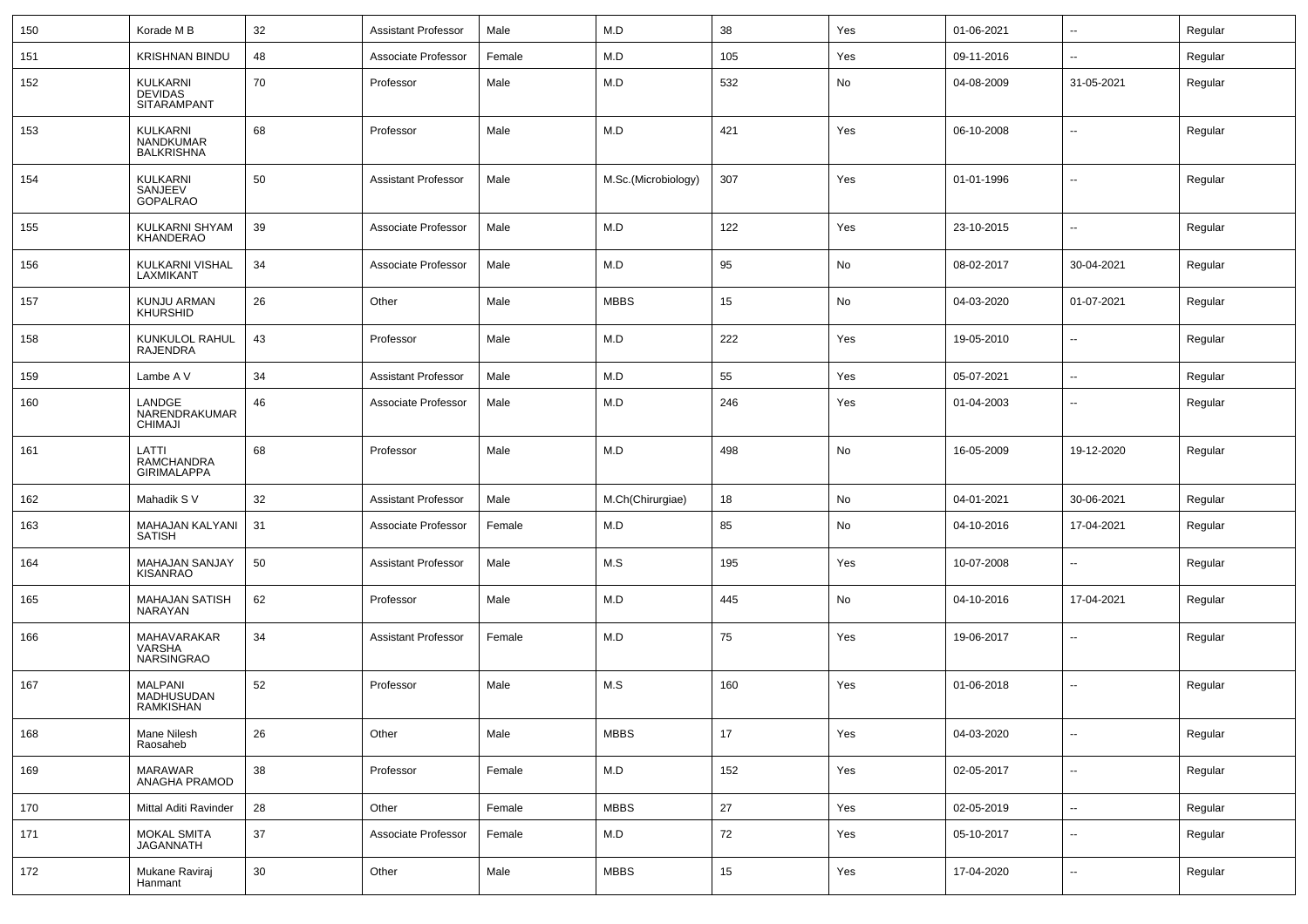| 173 | <b>MULAY SANKET</b><br><b>DATTATRAYA</b>             | 34 | <b>Assistant Professor</b> | Male   | M.D              | 94  | Yes | 01-08-2016 | $\sim$                   | Regular |
|-----|------------------------------------------------------|----|----------------------------|--------|------------------|-----|-----|------------|--------------------------|---------|
| 174 | Mulay Sujit Bhikaji                                  | 33 | <b>Assistant Professor</b> | Male   | M.D              | 42  | Yes | 09-05-2019 | $\sim$                   | Regular |
| 175 | <b>MUNDRA</b><br>SHRADDHA KAMAL                      | 34 | Associate Professor        | Female | M.D              | 95  | Yes | 23-11-2016 | $\overline{\phantom{a}}$ | Regular |
| 176 | MUNEMANE ANIL<br><b>BANSIDHARRAO</b>                 | 50 | Professor                  | Male   | M.D              | 242 | Yes | 19-06-2012 | $\mathbf{u}$             | Regular |
| 177 | Muneshwar Sujata<br>Namdeorao                        | 39 | Associate Professor        | Male   | M.D              | 115 | Yes | 19-04-2018 | $\overline{\phantom{a}}$ | Regular |
| 178 | Musmade Sheetal<br>Gitaram                           | 37 | <b>Assistant Professor</b> | Female | M.D              | 40  | Yes | 06-01-2020 | $\mathbf{u}$             | Regular |
| 179 | Mutkule Shivkumar<br>Ramesh                          | 31 | Other                      | Male   | <b>MBBS</b>      | 36  | Yes | 06-08-2018 | $\overline{\phantom{a}}$ | Regular |
| 180 | Nagare Pooja<br>Sudhakar                             | 37 | Associate Professor        | Female | M.S              | 86  | Yes | 11-02-2019 | $\overline{\phantom{a}}$ | Regular |
| 181 | <b>NAGARKAR</b><br><b>VINAYAK</b><br><b>DIGAMBAR</b> | 60 | Other                      | Male   | M.Sc.            | 333 | Yes | 01-11-1993 | --                       | Regular |
| 182 | Nair Anita<br>Balakrishnan                           | 34 | <b>Assistant Professor</b> | Female | M.D              | 60  | Yes | 07-03-2020 | $\sim$                   | Regular |
| 183 | <b>NALE RAVIKIRAN</b><br><b>SOPANRAO</b>             | 45 | Associate Professor        | Male   | M.D              | 233 | Yes | 01-01-2006 | $\sim$                   | Regular |
| 184 | Narkhede Parag<br>Prakash                            | 32 | <b>Assistant Professor</b> | Male   | M.S              | 36  | No  | 10-12-2019 | 23-01-2021               | Regular |
| 185 | <b>NARODE NILIMA</b><br>VIJAY                        | 52 | <b>Assistant Professor</b> | Female | M.D              | 225 | Yes | 01-01-2003 | $\sim$                   | Regular |
| 186 | <b>NARWANE</b><br>SANDEEP<br>PRAKASH                 | 37 | Associate Professor        | Male   | M.D              | 129 | Yes | 15-04-2014 | $\sim$                   | Regular |
| 187 | Natekar Suhit<br>Prashant                            | 32 | <b>Assistant Professor</b> | Male   | M.D              | 114 | Yes | 12-06-2018 | $\mathbf{u}$             | Regular |
| 188 | NENE DEEPTI<br><b>KIRAN</b>                          | 70 | Associate Professor        | Female | M.D              | 93  | No  | 01-01-2018 | 30-04-2021               | Regular |
| 189 | Nerkar Eshan<br>Narendra                             | 34 | <b>Assistant Professor</b> | Male   | M.Ch(Chirurgiae) | 30  | No  | 17-06-2020 | 30-09-2020               | Regular |
| 190 | <b>NIGWEKAR</b><br>PRASHANT<br>VASANT                | 61 | Professor                  | Male   | <b>DNB</b>       | 188 | Yes | 08-09-2007 | $\overline{\phantom{a}}$ | Regular |
| 191 | NIGWEKAR<br>SHUBHANGI<br>PRASHANT                    | 59 | Professor                  | Female | M.S              | 241 | Yes | 30-08-2007 | $\sim$                   | Regular |
| 192 | Ostwal S R                                           | 25 | Other                      | Male   | <b>MBBS</b>      | 3   | Yes | 23-04-2021 | $\sim$                   | Regular |
| 193 | Padol Yogesh<br>Bapurao                              | 32 | <b>Assistant Professor</b> | Male   | M.D              | 36  | Yes | 27-07-2020 | $\sim$                   | Regular |
| 194 | PAKHALE<br>SANDEEP<br>VILASRAO                       | 47 | Professor                  | Male   | M.S              | 212 | Yes | 21-09-2016 | $\overline{\phantom{a}}$ | Regular |
| 195 | PANDAV PAWAN<br>DATTATRAY                            | 45 | Other                      | Male   | <b>MBBS</b>      | 144 | Yes | 16-07-2008 | $\overline{\phantom{a}}$ | Regular |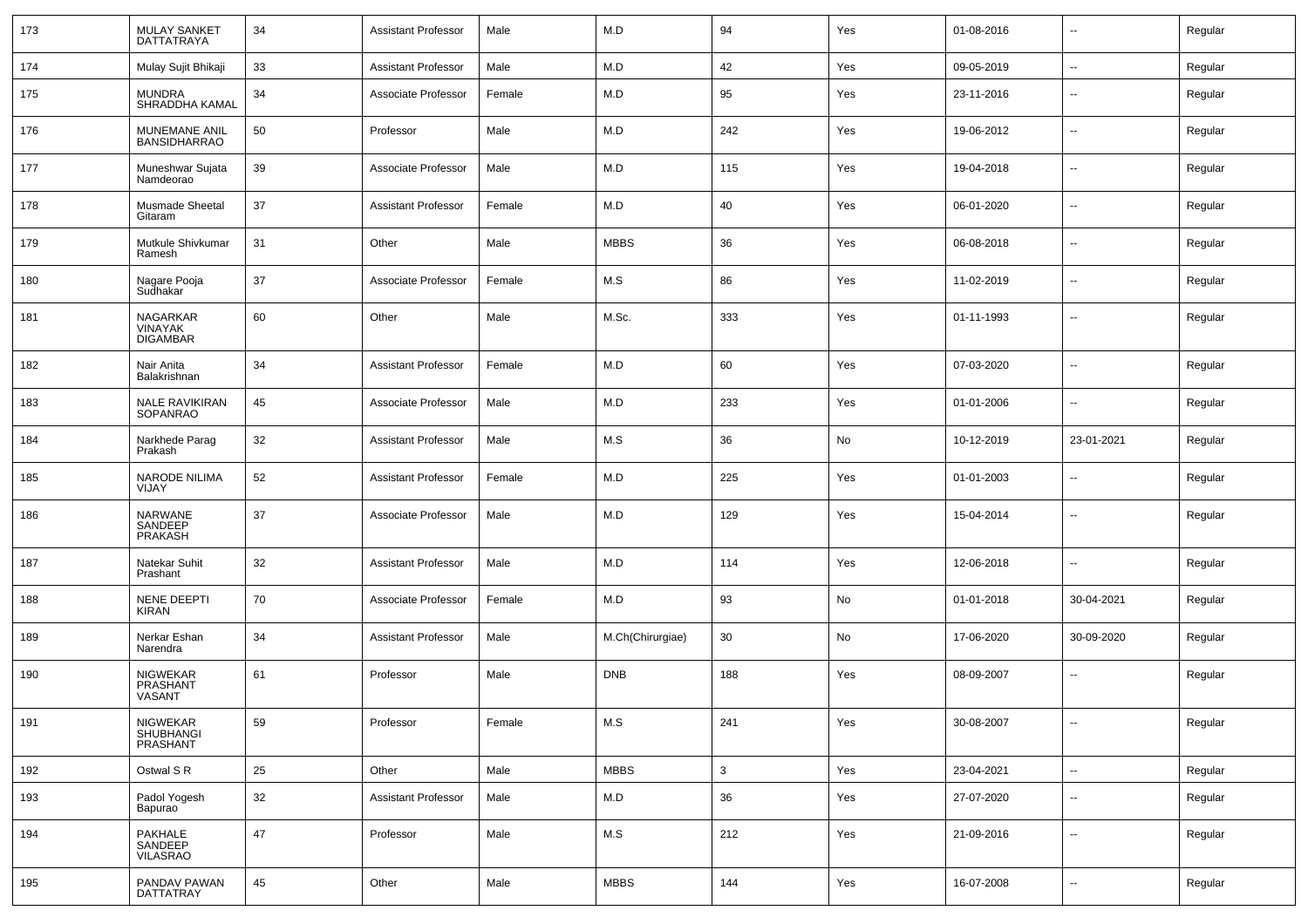| 196 | <b>PANDIT</b><br><b>HRISHIKESH</b><br><b>ASHOK</b> | 34 | Associate Professor        | Male   | M.S                | 113            | Yes | 30-09-2014 |                          | Regular |
|-----|----------------------------------------------------|----|----------------------------|--------|--------------------|----------------|-----|------------|--------------------------|---------|
| 197 | PANDURE<br><b>MANGAL MOTILAL</b>                   | 53 | Professor                  | Female | M.D                | 284            | Yes | 07-11-1997 | $\overline{a}$           | Regular |
| 198 | Pareek A A                                         | 30 | <b>Assistant Professor</b> | Male   | M.S                |                | Yes | 19-07-2021 | $\sim$                   | Regular |
| 199 | PARGAONKAR<br>PRAMOD<br>PRABHAKAR                  | 67 | <b>Assistant Professor</b> | Male   | M.D                | 127            | Yes | 12-01-2015 | --                       | Regular |
| 200 | PARGAONKAR<br><b>SHARVARI</b><br>PRAMOD            | 64 | <b>Assistant Professor</b> | Female | M.D                | 75             | Yes | 11-04-2016 | $\overline{\phantom{a}}$ | Regular |
| 201 | Passi Rashim<br>Suresh                             | 26 | Other                      | Female | <b>MBBS</b>        | 26             | Yes | 22-05-2019 | $\overline{\phantom{a}}$ | Regular |
| 202 | Patel Gayatri Nitin                                | 29 | Other                      | Female | <b>MBBS</b>        | 8              | No  | 21-07-2020 | 20-04-2021               | Regular |
| 203 | PATIL A A                                          | 26 | Other                      | Female | <b>MBBS</b>        | 10             | No  | 01-08-2020 | 26-12-2020               | Regular |
| 204 | PATIL A K                                          | 25 | Other                      | Male   | <b>MBBS</b>        | $\overline{2}$ | Yes | 08-06-2021 |                          | Regular |
| 205 | Patil Akshay Dhanraj                               | 26 | Other                      | Male   | <b>MBBS</b>        | 11             | No  | 28-01-2020 | 08-01-2021               | Regular |
| 206 | PATIL ANAND<br>AMRIT                               | 49 | Associate Professor        | Male   | M.D                | 176            | Yes | 04-02-2009 | --                       | Regular |
| 207 | PATIL GEETA<br><b>DEORAO</b>                       | 48 | <b>Assistant Professor</b> | Female | M.Sc.(Pharmacology | 258            | Yes | 17-01-2000 | $\overline{\phantom{a}}$ | Regular |
| 208 | Patil Vijay Bhagwan                                | 35 | <b>Assistant Professor</b> | Male   | M.D                | 48             | Yes | 08-08-2018 | $\sim$                   | Regular |
| 209 | <b>PATRIKE GIRISH</b><br><b>BASAVANAPPA</b>        | 34 | <b>Assistant Professor</b> | Male   | M.D                | 118            | Yes | 01-08-2016 | --                       | Regular |
| 210 | PAWAR HEMANT<br><b>JIVAJIRAO</b>                   | 56 | <b>Assistant Professor</b> | Male   | Ph.D               | 335            | Yes | 12-07-1999 | --                       | Regular |
| 211 | PAWAR KAMAL<br><b>DUDHARAM</b>                     | 54 | Other                      | Female | M.Sc (Anatomy)     | 81             | Yes | 10-11-2014 | --                       | Regular |
| 212 | PAWAR MOHAN<br><b>NAGORAO</b>                      | 46 | Professor                  | Male   | M.D                | 231            | Yes | 13-08-2015 | --                       | Regular |
| 213 | PAWAR ROHINI<br><b>MOHAN</b>                       | 43 | Professor                  | Female | M.D                | 157            | Yes | 11-07-2015 | --                       | Regular |
| 214 | PHALKE DEEPAK<br><b>BABURAO</b>                    | 54 | Professor                  | Male   | M.D                | 382            | Yes | 29-06-2002 | --                       | Regular |
| 215 | PHALKE VAISHALI<br><b>DEEPAK</b>                   | 51 | Professor                  | Female | M.D                | 293            | Yes | 08-07-2002 | --                       | Regular |
| 216 | POYEKAR Subhash<br>Shankar                         | 58 | Associate Professor        | Male   | M.D                | 84             | No  | 11-06-2018 | 11-01-2021               | Regular |
| 217 | PRABHAT KUMAR                                      | 65 | Professor                  | Male   | M.D                | 263            | No  | 08-03-2013 | 31-12-2020               | Regular |
| 218 | Pulate Vandana<br>Shridhar                         | 35 | Other                      | Female | M.Sc.(Pharmacology | 42             | Yes | 01-02-2018 | $\sim$                   | Regular |
| 219 | Pundkar R D                                        | 33 | Associate Professor        | Female | <b>MBBS</b>        | 102            | Yes | 18-09-2020 | $\ddot{\phantom{a}}$     | Regular |
| 220 | Pushpak Kumar                                      | 29 | <b>Assistant Professor</b> | Male   | M.S                | 49             | Yes | 28-05-2018 | $\sim$                   | Regular |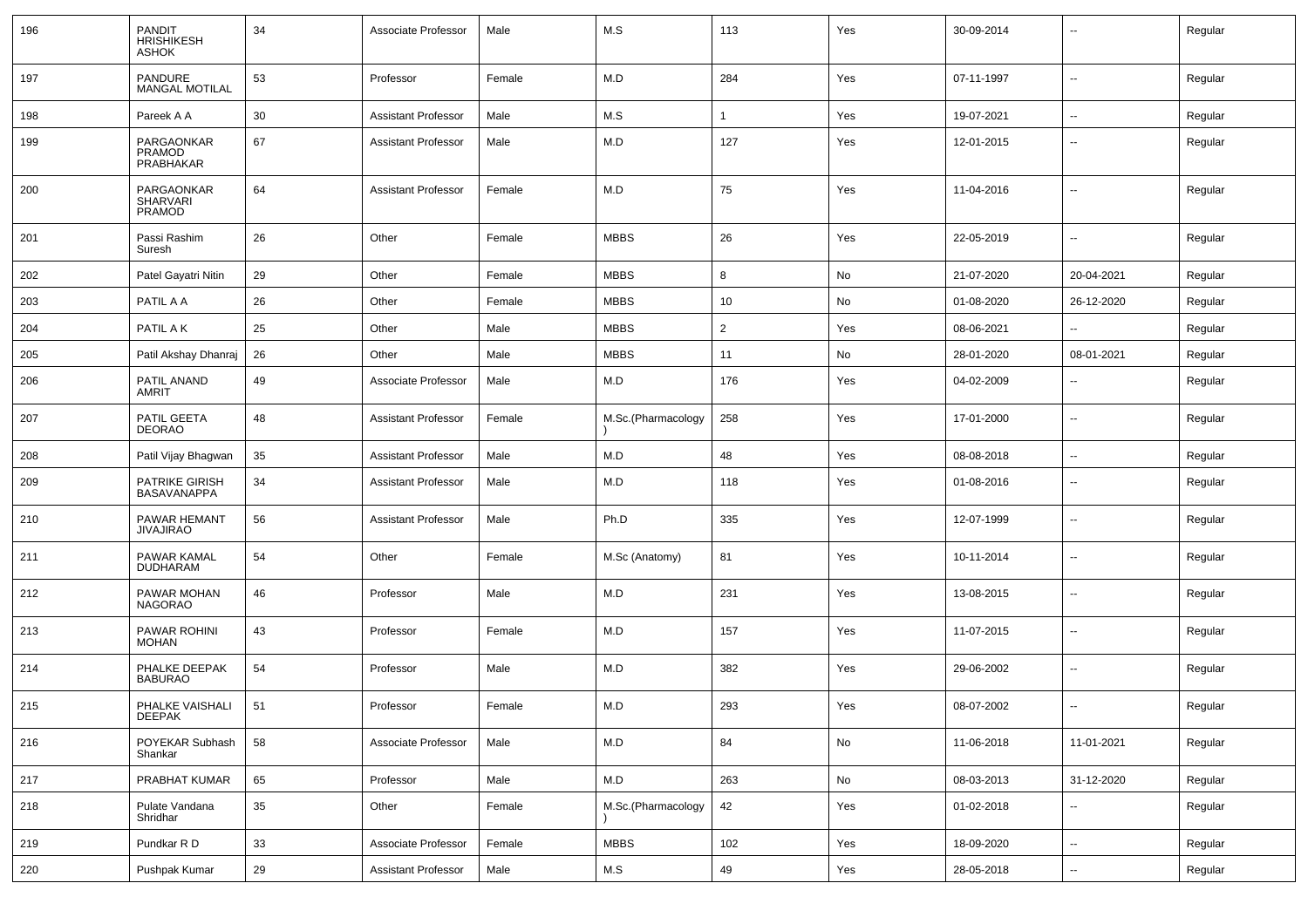| 221 | <b>RAHINJ</b><br><b>DNYANDEO NANA</b>               | 48     | <b>Assistant Professor</b>                          | Male   | M.S         | 196 | Yes           | 16-06-2007 | $\sim$                   | Regular |
|-----|-----------------------------------------------------|--------|-----------------------------------------------------|--------|-------------|-----|---------------|------------|--------------------------|---------|
| 222 | RAJHANS VAIBHAV<br><b>VITTHALRAO</b>                | 35     | Associate Professor                                 | Male   | M.D         | 100 | Yes           | 02-05-2017 | $\overline{\phantom{a}}$ | Regular |
| 223 | Rajput Pravin<br>Laxman                             | 32     | Assistant Professor                                 | Male   | M.S         | 48  | Yes           | 19-11-2018 | $\overline{\phantom{a}}$ | Regular |
| 224 | RAJVIR BHALWAR                                      | 66     | Dean / Principal /<br>Director / Vice<br>Chancellor | Male   | M.D         | 336 | Yes           | 18-02-2019 | $\overline{\phantom{a}}$ | Regular |
| 225 | Raul Kuldeepsing<br>Mohansing                       | 52     | Professor                                           | Male   | M.D         | 284 | Yes           | 30-01-2020 | $\sim$                   | Regular |
| 226 | <b>RAUT SUPRIYA</b><br><b>DEVIDAS</b>               | 27     | Other                                               | Female | <b>MBBS</b> | 26  | No            | 01-06-2019 | 07-10-2020               | Regular |
| 227 | <b>ROUSHANI</b><br><b>SHAHRIAR</b><br><b>BAHMAN</b> | 55     | Professor                                           | Male   | M.D         | 302 | Yes           | 01-10-2003 | $\overline{\phantom{a}}$ | Regular |
| 228 | SABADE<br>SHASHIKANT<br><b>BHAUSAHEB</b>            | 53     | Associate Professor                                 | Male   | Ph.D        | 280 | Yes           | 13-12-2002 | $\sim$                   | Regular |
| 229 | SABALE<br><b>BHAUSAHEB</b><br><b>BHAGAWATRAO</b>    | 59     | Professor                                           | Male   | M.D         | 202 | Yes           | 18-03-2017 | $\overline{\phantom{a}}$ | Regular |
| 230 | SABALE R S                                          | 42     | <b>Assistant Professor</b>                          | Female | M.D         | 117 | Yes           | 18-06-2021 | $\sim$                   | Regular |
| 231 | SABLE SUNIL<br><b>BHAUSAHEB</b>                     | 42     | Associate Professor                                 | Male   | M.D         | 153 | Yes           | 08-03-2013 | $\sim$                   | Regular |
| 232 | SACHDEV<br>YOGENDRA<br>PISHORILAL                   | 48     | Professor                                           | Male   | M.D         | 231 | Yes           | 25-07-2016 | $\overline{\phantom{a}}$ | Regular |
| 233 | SANAP AMOL<br>DATTATRYA                             | 38     | Associate Professor                                 | Male   | M.S         | 108 | Yes           | 01-07-2014 | $\overline{\phantom{a}}$ | Regular |
| 234 | SANJEEV RAMA<br>KRISHNA                             | 54     | Associate Professor                                 | Male   | M.D         | 103 | Yes           | 03-03-2017 | $\overline{\phantom{a}}$ | Regular |
| 235 | SARAF SHRUTI<br><b>GIRISH</b>                       | 36     | <b>Assistant Professor</b>                          | Female | M.D         | 94  | Yes           | 27-09-2016 | $\overline{\phantom{a}}$ | Regular |
| 236 | Sarje Mukund<br>Bhagawan                            | 55     | Other                                               | Male   | M.Sc.       | 88  | Yes           | 01-08-2017 | $\overline{\phantom{a}}$ | Regular |
| 237 | Saudagar V R                                        | 24     | Other                                               | Male   | <b>MBBS</b> | 6   | Yes           | 08-02-2021 | $\overline{\phantom{a}}$ | Regular |
| 238 | SAYED ASIF UMAR                                     | 44     | <b>Assistant Professor</b>                          | Male   | M.D         | 86  | No            | 01-06-2017 | 03-09-2020               | Regular |
| 239 | Sayed Saba                                          | 24     | Other                                               | Female | <b>MBBS</b> | 6   | Yes           | 01-02-2021 | $\overline{\phantom{a}}$ | Regular |
| 240 | SAYEDA<br>GULSITAN<br>SIDDIQUE                      | 43     | <b>Assistant Professor</b>                          | Female | M.D         | 76  | $\mathsf{No}$ | 01-06-2017 | 03-09-2020               | Regular |
| 241 | Shah Hetal Kirit                                    | 27     | Other                                               | Female | <b>MBBS</b> | 27  | Yes           | 02-05-2019 | $\sim$                   | Regular |
| 242 | Shaikh Suhail Rafiq                                 | $37\,$ | <b>Assistant Professor</b>                          | Male   | <b>DNB</b>  | 42  | No            | 01-06-2017 | 19-12-2020               | Regular |
| 243 | SHELKE<br>CHATRABHUJ<br>VISHWANATHRAO               | 66     | Associate Professor                                 | Male   | M.S         | 311 | Yes           | 12-02-1998 | $\overline{\phantom{a}}$ | Regular |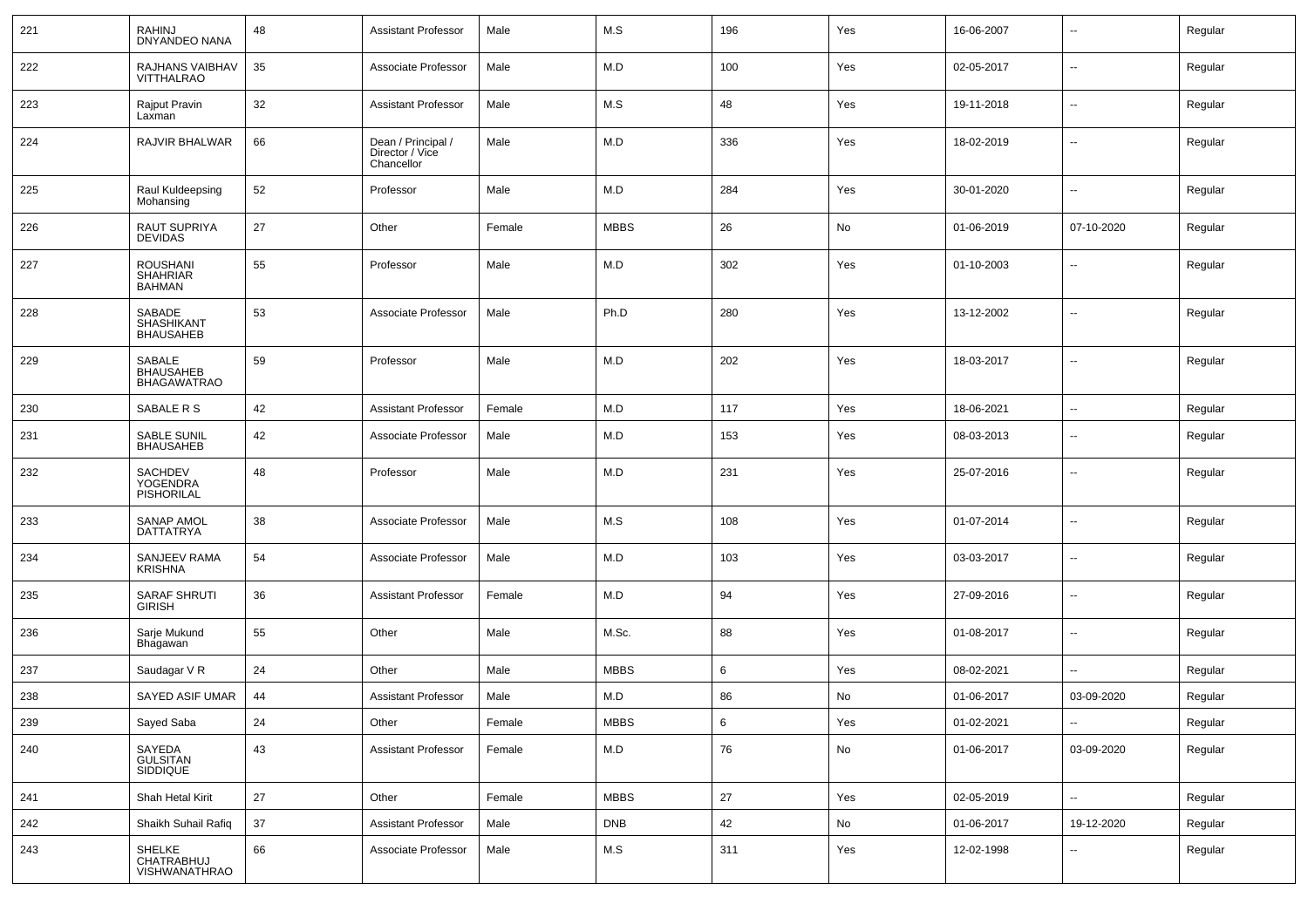| 244 | Shelke Varun<br>Chatrabhuj                        | 35              | <b>Assistant Professor</b> | Male   | <b>DNB</b>  | 62  | Yes | 17-04-2017 | $\overline{\phantom{a}}$ | Regular |
|-----|---------------------------------------------------|-----------------|----------------------------|--------|-------------|-----|-----|------------|--------------------------|---------|
| 245 | SHETTI AKSHAYA<br>NARAYAN                         | 38              | Professor                  | Male   | M.D         | 148 | Yes | 06-06-2014 | $\overline{\phantom{a}}$ | Regular |
| 246 | Shidhaye Rahul<br>Ramchandra                      | 41              | <b>Assistant Professor</b> | Male   | M.D         | 68  | Yes | 04-12-2018 | $\overline{\phantom{a}}$ | Regular |
| 247 | SHIDHAYE<br>RAMCHANDRA<br><b>VINAYAK</b>          | 69              | Professor                  | Male   | M.D         | 379 | Yes | 17-07-2017 | $\overline{\phantom{a}}$ | Regular |
| 248 | SHINDE A D                                        | 36              | Associate Professor        | Male   | M.D         | 105 | Yes | 10-08-2020 | ⊷.                       | Regular |
| 249 | SHINDE AMIT<br><b>BHARAT</b>                      | 35              | <b>Assistant Professor</b> | Male   | M.D         | 83  | Yes | 15-06-2017 | $\overline{\phantom{a}}$ | Regular |
| 250 | Shinde Digvijay<br>Krushnarao                     | 33              | <b>Assistant Professor</b> | Male   | M.D         | 54  | Yes | 05-04-2019 | $\overline{\phantom{a}}$ | Regular |
| 251 | Shirsath<br>Raunaklaxmi Dilip                     | 35              | <b>Assistant Professor</b> | Female | <b>DNB</b>  | 42  | Yes | 03-02-2020 | $\overline{\phantom{a}}$ | Regular |
| 252 | SHIRSATH<br>SANKALP DILIP                         | 33              | <b>Assistant Professor</b> | Male   | M.D         | 68  | Yes | 01-02-2017 | $\overline{\phantom{a}}$ | Regular |
| 253 | SHOLAPURKAR<br>VARSHA TANAY                       | 33              | <b>Assistant Professor</b> | Female | M.D         | 99  | Yes | 04-05-2016 | $\overline{\phantom{a}}$ | Regular |
| 254 | SHRIKHANDE<br>DHANANJAY<br>YESHWANT               | 67              | Professor                  | Male   | M.D         | 249 | No  | 16-02-2009 | 30-10-2020               | Regular |
| 255 | SHUKLA SANJAY<br><b>NANDKISHOR</b>                | 45              | Associate Professor        | Male   | <b>DNB</b>  | 162 | Yes | 29-03-2013 | $\overline{\phantom{a}}$ | Regular |
| 256 | SINARE BHASKAR<br><b>RAKHAMAJI</b>                | 50              | Associate Professor        | Male   | M.D         | 144 | Yes | 24-07-2015 | $\overline{\phantom{a}}$ | Regular |
| 257 | Singh Monika                                      | 30              | <b>Assistant Professor</b> | Female | M.D         | 36  | Yes | 13-07-2020 | $\sim$                   | Regular |
| 258 | SOMANI ARCHANA<br><b>ASHISH</b>                   | 46              | Associate Professor        | Female | M.D         | 268 | Yes | 18-04-2002 | $\overline{\phantom{a}}$ | Regular |
| 259 | SOMANI ASHISH<br><b>MADAN</b>                     | 48              | Professor                  | Male   | <b>DNB</b>  | 260 | Yes | 19-12-2001 | $\overline{\phantom{a}}$ | Regular |
| 260 | Sreelekshmi<br>Harinarayanan                      | 27              | Other                      | Female | <b>MBBS</b> | 6   | No  | 09-12-2020 | 23-06-2021               | Regular |
| 261 | <b>SUKHATANKAR</b><br><b>VINIT</b><br>CHANDRAKANT | 55              | Associate Professor        | Male   | M.D         | 342 | Yes | 01-03-1992 | $\overline{\phantom{a}}$ | Regular |
| 262 | Suthar Dhruvi<br>Rajendrabhai                     | 25              | Other                      | Female | MBBS        | 13  | Yes | 27-07-2020 | $\overline{\phantom{a}}$ | Regular |
| 263 | SUVARNAKAR<br>VASANT<br><b>GOVINDRAO</b>          | 67              | Associate Professor        | Male   | M.S         | 118 | Yes | 15-04-2019 | $\sim$                   | Regular |
| 264 | SWAMI NISHEE<br>RAKESH                            | 39              | <b>Assistant Professor</b> | Female | <b>DNB</b>  | 118 | Yes | 01-03-2014 | $\sim$                   | Regular |
| 265 | Tadvi Khan Saleha                                 | 30 <sup>°</sup> | <b>Assistant Professor</b> | Female | <b>MBBS</b> | 20  | Yes | 24-06-2021 | $\bar{\phantom{a}}$      | Regular |
| 266 | <b>TAMBE Deepak Anil</b>                          | 37              | Associate Professor        | Male   | M.S         | 121 | Yes | 02-07-2018 | $\sim$                   | Regular |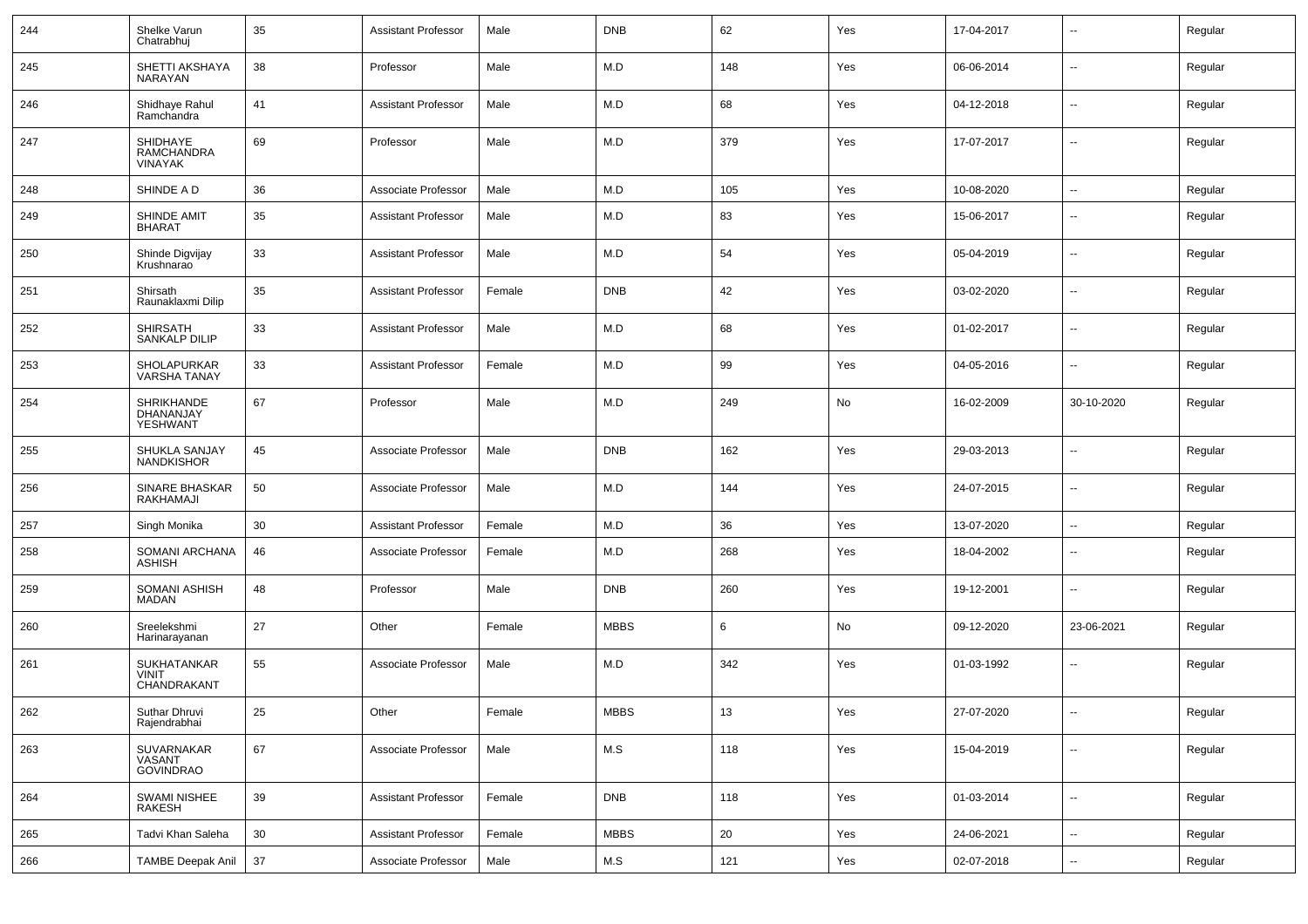| 267 | <b>TAMBE SONALI</b><br><b>NAKUL</b>            | 31 | Other                      | Female | M.Sc.(Pharmacology | 31           | Yes | 22-12-2018 | $\mathbf{u}$             | Regular |
|-----|------------------------------------------------|----|----------------------------|--------|--------------------|--------------|-----|------------|--------------------------|---------|
| 268 | <b>TAYADE MOTILAL</b><br>CHANDU                | 45 | Professor                  | Male   | Ph.D               | 145          | Yes | 02-05-2009 | $\sim$                   | Regular |
| 269 | <b>Tayade Nilesh</b><br>Narayanrao             | 38 | <b>Assistant Professor</b> | Male   | M.S                | 85           | Yes | 01-03-2019 | $\sim$                   | Regular |
| 270 | THAKUR PRADEEP<br><b>KUMAR</b>                 | 65 | Professor                  | Male   | M.D                | 294          | Yes | 09-04-2019 | $\sim$                   | Regular |
| 271 | Thete M S                                      | 23 | Other                      | Female | <b>MBBS</b>        | $\mathbf{1}$ | No  | 23-04-2021 | 18-06-2021               | Regular |
| 272 | Thosar Rasika<br>Vidyadhar                     | 32 | Assistant Professor        | Male   | M.D                | 60           | Yes | 03-07-2019 | --                       | Regular |
| 273 | <b>Tilekar Pradeep</b><br>Babanrao             | 43 | Assistant Professor        | Male   | M.D                | 137          | Yes | 23-09-2019 | --                       | Regular |
| 274 | <b>Tuljapure Anand</b><br>Navnath              | 36 | Associate Professor        | Male   | M.S                | 80           | No  | 28-06-2018 | 30-06-2021               | Regular |
| 275 | Tungikar SL                                    | 52 | Professor                  | Male   | M.D                | 290          | Yes | 05-07-2021 | --                       | Regular |
| 276 | <b>TUPE PARAG</b><br><b>NAMDEO</b>             | 42 | Associate Professor        | Male   | M.S                | 186          | Yes | 25-05-2010 | $\overline{\phantom{a}}$ | Regular |
| 277 | <b>UNDE SUNIL</b><br><b>BAPUSAHEB</b>          | 48 | Professor                  | Male   | M.D                | 170          | Yes | 26-07-2018 | $\overline{\phantom{a}}$ | Regular |
| 278 | Vajpai R R                                     | 30 | <b>Assistant Professor</b> | Female | M.S                | 36           | Yes | 01-11-2020 | $\mathbf{u}$             | Regular |
| 279 | VANDANA JAIN                                   | 56 | Professor                  | Female | M.D                | 251          | Yes | 01-06-2015 | $\overline{\phantom{a}}$ | Regular |
| 280 | Vanka Ashok Kumar                              | 33 | <b>Assistant Professor</b> | Male   | M.S                | 47           | Yes | 18-01-2021 | $\overline{\phantom{a}}$ | Regular |
| 281 | VARADE SANJAY<br><b>SOPAN</b>                  | 55 | Associate Professor        | Male   | <b>DM</b>          | 158          | Yes | 30-07-2018 | $\mathbf{u}$             | Regular |
| 282 | <b>VARPE SATISH</b><br><b>RANGNATH</b>         | 47 | Associate Professor        | Male   | M.D                | 238          | Yes | 12-11-2005 | $\mathbf{u}$             | Regular |
| 283 | Vekariya Rutaben<br>Gordhanbhai                | 26 | Other                      | Female | <b>MBBS</b>        | 27           | Yes | 02-05-2019 | $\mathbf{u}$             | Regular |
| 284 | Venugopal Vinayak                              | 31 | <b>Assistant Professor</b> | Male   | M.S                | 36           | Yes | 27-07-2020 | $\mathbf{u}$             | Regular |
| 285 | <b>VETHEKAR MANOJ</b><br><b>ROHIDAS</b>        | 33 | Assistant Professor        | Male   | M.D                | 106          | Yes | 01-08-2016 | $\sim$                   | Regular |
| 286 | <b>VIKHE BALASAHEB</b><br><b>BABURAO</b>       | 53 | Associate Professor        | Male   | Ph.D               | 302          | Yes | 15-07-1995 | $\mathbf{u}$             | Regular |
| 287 | Vikhe Ganesh<br>Vasantrao                      | 39 | Assistant Professor        | Male   | M.D                | 38           | Yes | 12-06-2018 | $\mathbf{u}$             | Regular |
| 288 | <b>VYAS HARI GOPAL</b><br><b>BADRI NARAYAN</b> | 70 | Professor                  | Male   | M.S                | 176          | No  | 11-01-2016 | 30-09-2020               | Regular |
| 289 | WAGHMARE<br>CHAITALI<br><b>MANOHAR</b>         | 40 | Professor                  | Female | <b>DNB</b>         | 147          | Yes | 17-09-2016 | $\sim$                   | Regular |
| 290 | Wagholikar<br>Hrishikesh Dinesh                | 32 | <b>Assistant Professor</b> | Male   | <b>DNB</b>         | 37           | Yes | 01-07-2020 | $\sim$                   | Regular |
| 291 | Waman Snehal<br>Dadasaheb                      | 28 | Other                      | Female | <b>MBBS</b>        | 6            | No  | 24-02-2020 | 08-09-2020               | Regular |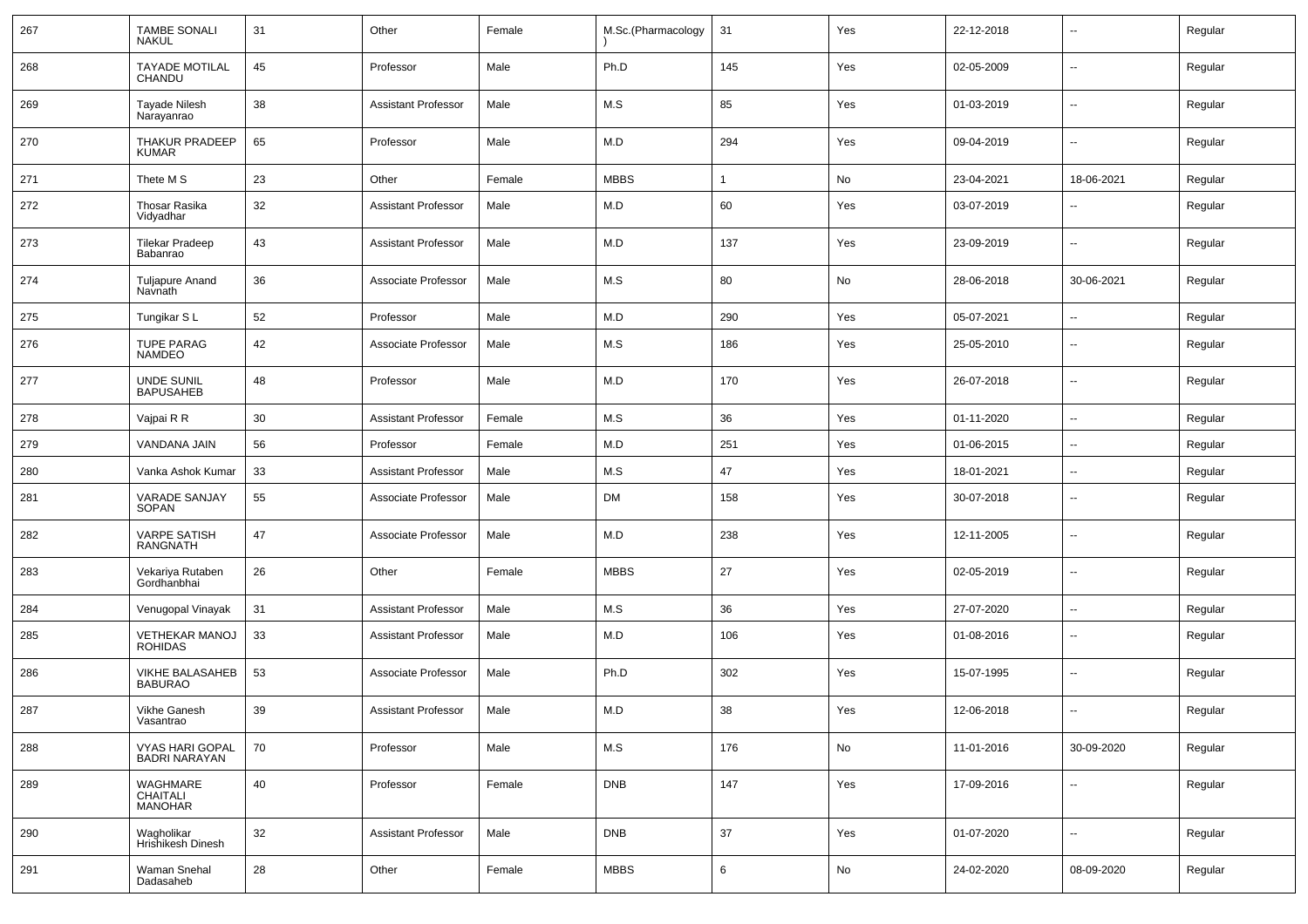| 292 | YADKIKAR<br><b>SHRINIVAS</b><br><b>VISHNU</b>          | 37 | Professor                  | Male   | M.S        | 147 | No  | 04-07-2011 | 31-07-2021               | Regular |
|-----|--------------------------------------------------------|----|----------------------------|--------|------------|-----|-----|------------|--------------------------|---------|
| 293 | ZAWARE SAGAR<br><b>UDAY</b>                            | 44 | <b>Assistant Professor</b> | Male   | M.S        | 166 | Yes | 01-12-2009 | $\overline{\phantom{a}}$ | Regular |
| 294 | <b>MISHRA SUMEET</b><br><b>RABINDRANATH</b>            | 34 | Lecturer                   | Male   | <b>MDS</b> | 36  | Yes | 05-07-2018 | $\sim$                   | Regular |
| 295 | SONKAR TANU<br>PRIYA                                   | 35 | Lecturer                   | Female | <b>MDS</b> | 40  | Yes | 29-03-2018 | $\overline{\phantom{a}}$ | Regular |
| 296 | AGRAWAL<br>ANCHALA GAURAV                              | 35 | Lecturer                   | Female | <b>MDS</b> | 15  | Yes | 11-03-2020 | $\overline{\phantom{a}}$ | Regular |
| 297 | AGRAWAL<br><b>GAURAV PTALHAD</b>                       | 36 | Lecturer                   | Male   | <b>MDS</b> | 64  | Yes | 07-02-2020 | $\overline{\phantom{a}}$ | Regular |
| 298 | AHANKARE<br>PREETI MANIK                               | 31 | Lecturer                   | Female | <b>MDS</b> | 12  | No  | 20-07-2020 | 31-07-2021               | Regular |
| 299 | AHER KAWADE<br><b>UJWALA</b><br><b>VISHWASRAO</b>      | 44 | Lecturer                   | Female | <b>MDS</b> | 34  | Yes | 01-10-2018 | $\overline{\phantom{a}}$ | Regular |
| 300 | AHIRRAO<br>PADMAKAR<br><b>MURILIDHAR</b>               | 57 | Lecturer                   | Male   | <b>BDS</b> | 276 | Yes | 14-07-1998 | $\mathbf{u}$             | Regular |
| 301 | ANARTHE RAJU<br>YADHV                                  | 47 | Professor                  | Male   | <b>MDS</b> | 145 | Yes | 24-06-2009 | --                       | Regular |
| 302 | <b>BAGRECHA</b><br>SAURABH<br><b>DHARAM</b>            | 33 | Lecturer                   | Male   | <b>MDS</b> | 17  | Yes | 05-02-2020 | --                       | Regular |
| 303 | <b>BAHETI BALDAWA</b><br>SONAL<br><b>GOPALDASJI</b>    | 38 | Lecturer                   | Female | <b>MDS</b> | 17  | Yes | 28-02-2020 | $\overline{\phantom{a}}$ | Regular |
| 304 | <b>BIRADAR</b><br><b>BASAWARAJ</b>                     | 42 | Professor                  | Male   | <b>MDS</b> | 158 | Yes | 01-09-2010 | $\mathbf{u}$             | Regular |
| 305 | <b>BIRADAR</b><br><b>SUDHARANI</b><br><b>BASAWARAJ</b> | 33 | Lecturer                   | Female | <b>MDS</b> | 83  | Yes | 12-08-2014 | $\mathbf{u}$             | Regular |
| 306 | <b>BORSE NIKHIL</b><br><b>NIMBADAS</b>                 | 34 | Reader                     | Male   | <b>MDS</b> | 59  | Yes | 02-07-2020 | --                       | Regular |
| 307 | <b>CHITTEE</b><br>AISHWARYA<br>SHALIGRAM               | 27 | Other                      | Female | <b>BDS</b> | 33  | Yes | 01-11-2018 | $\overline{\phantom{a}}$ | Regular |
| 308 | <b>DADHICH ANUJ</b><br>SHAILENDRA                      | 39 | Professor                  | Male   | <b>MDS</b> | 142 | Yes | 05-09-2013 | $\overline{\phantom{a}}$ | Regular |
| 309 | <b>DESHPANDE</b><br>YOGITA<br><b>DNYANESHWAR</b>       | 41 | Lecturer                   | Female | <b>MDS</b> | 50  | No  | 22-05-2018 | 04-06-2021               | Regular |
| 310 | DHANJANI VISHAL<br>MANOHARLAL                          | 40 | Reader                     | Male   | <b>MDS</b> | 124 | No  | 27-11-2018 | 21-02-2021               | Regular |
| 311 | DHASAL PRACHI<br><b>SHIVAJIRAO</b>                     | 26 | Other                      | Female | <b>BDS</b> | 38  | No  | 02-07-2018 | 30-09-2021               | Regular |
| 312 | FAROOQUI ANJUM<br><b>ARA</b>                           | 39 | Reader                     | Female | <b>MDS</b> | 100 | Yes | 01-04-2013 | $\sim$                   | Regular |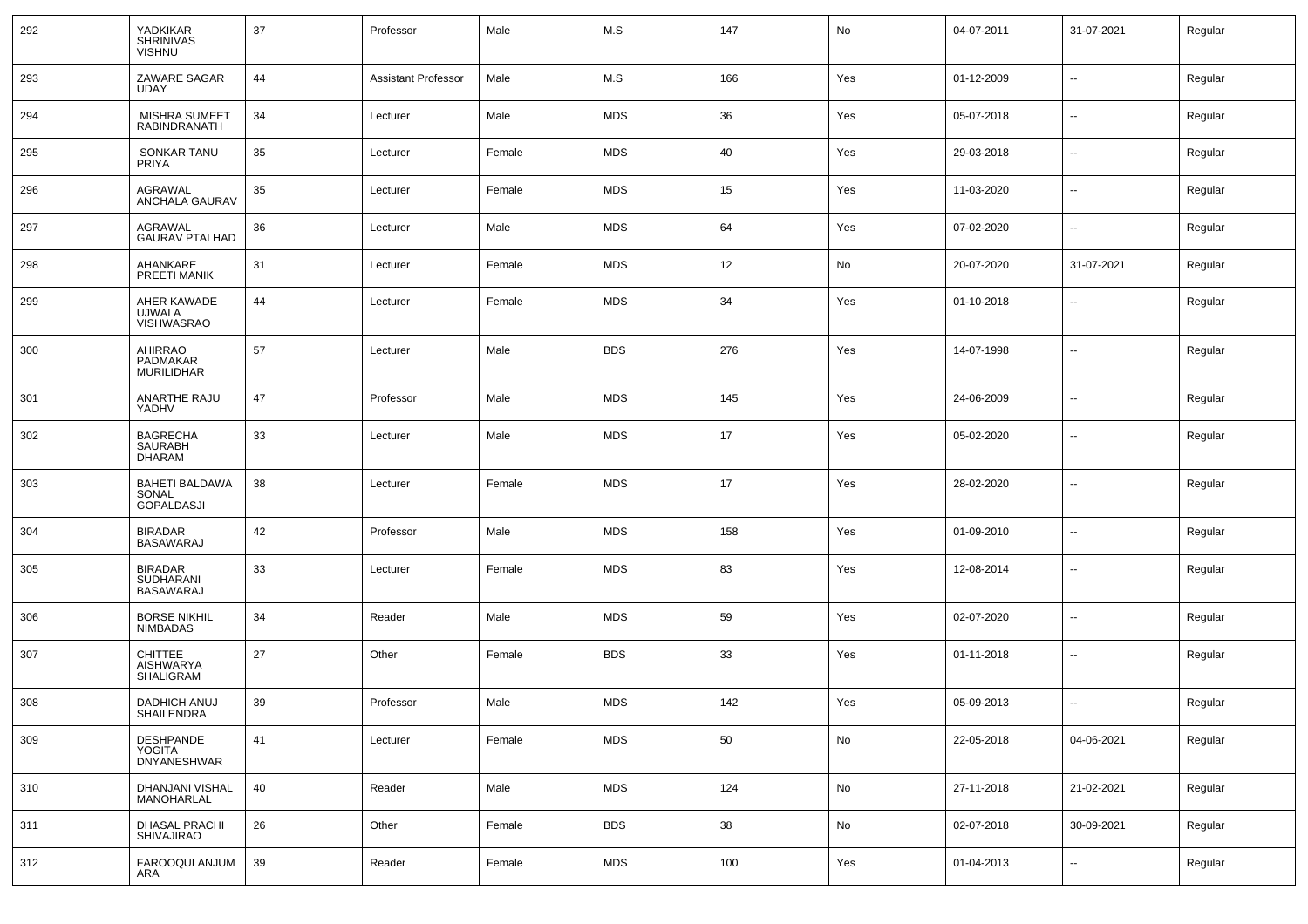| 313 | GALPHADE<br>AMRUTA HIRAMAN                    | 28 | Lecturer  | Female | <b>MDS</b> | 13           | Yes | 02-07-2020 | н.                       | Regular |
|-----|-----------------------------------------------|----|-----------|--------|------------|--------------|-----|------------|--------------------------|---------|
| 314 | <b>GUNJAL SUMIT<br/>PANDHARINATH</b>          | 28 | Lecturer  | Male   | <b>MDS</b> | 17           | Yes | 11-02-2020 | н.                       | Regular |
| 315 | <b>HARIDAS</b><br><b>ABHIJEET</b><br>SADASHIV | 35 | Lecturer  | Male   | <b>MDS</b> | 17           | Yes | 06-02-2020 | н.                       | Regular |
| 316 | <b>HARIHAR</b><br>LINGARAJ<br><b>SHRIKANT</b> | 43 | Lecturer  | Male   | <b>MDS</b> | 32           | No  | 25-09-2018 | 11-05-2021               | Regular |
| 317 | <b>HIRE NUTAN</b><br><b>GOKUL</b>             | 32 | Other     | Female | <b>BDS</b> | 41           | Yes | 21-02-2018 | -−                       | Regular |
| 318 | <b>JAGDALE MILIND</b><br><b>DILIP</b>         | 32 | Lecturer  | Male   | <b>MDS</b> | 11           | Yes | 06-08-2020 | $\overline{\phantom{a}}$ | Regular |
| 319 | JOSHI SOURABH<br><b>RAMESH</b>                | 39 | Reader    | Male   | <b>MDS</b> | 133          | Yes | 12-06-2010 | --                       | Regular |
| 320 | KAHAR ARCHANA<br>AMOLAK                       | 39 | Lecturer  | Female | <b>BDS</b> | 187          | Yes | 31-12-2005 | --                       | Regular |
| 321 | KALE PREETI<br><b>PRAKASH</b>                 | 30 | Lecturer  | Female | <b>MDS</b> | 25           | Yes | 25-07-2019 | --                       | Regular |
| 322 | KARWA SUKANYA<br>SANJAY                       | 27 | Other     | Female | <b>BDS</b> | 52           | Yes | 07-03-2017 | -−                       | Regular |
| 323 | KHANDELWAL<br><b>PULKIT</b>                   | 34 | Reader    | Male   | <b>MDS</b> | 71           | Yes | 22-04-2019 | -−                       | Regular |
| 324 | KOLHE KUNAL<br><b>KISAN</b>                   | 36 | Lecturer  | Male   | <b>MDS</b> | 49           | Yes | 02-07-2020 | --                       | Regular |
| 325 | <b>LADE ASMITA</b><br>YOGESH                  | 36 | Lecturer  | Female | <b>MDS</b> | 21           | Yes | 07-10-2019 | --                       | Regular |
| 326 | MADANSHETTY<br>PALLAVI<br><b>BASAVARAJ</b>    | 44 | Reader    | Male   | <b>MDS</b> | 106          | Yes | 01-02-2019 | --                       | Regular |
| 327 | <b>MANI AMEET</b><br><b>MADAN</b>             | 47 | Professor | Male   | <b>MDS</b> | 171          | Yes | 09-03-2007 | --                       | Regular |
| 328 | <b>MANI SHUBHANGI</b><br>AMEET                | 45 | Professor | Female | <b>MDS</b> | 197          | Yes | 25-02-2005 | $\overline{\phantom{a}}$ | Regular |
| 329 | MISHRA SUNIL<br><b>SURENDRAPRASA</b><br>D     | 35 | Reader    | Male   | <b>MDS</b> | 105          | Yes | 07-10-2016 | ⊷.                       | Regular |
| 330 | <b>MONAL</b><br>NANDKUMAR<br><b>KARKAR</b>    | 30 | Lecturer  | Female | <b>MDS</b> | $\mathbf{1}$ | Yes | 07-07-2021 | $\sim$                   | Regular |
| 331 | MOPAGAR<br>VIDDYASAGAR                        | 44 | Professor | Male   | <b>MDS</b> | 224          | Yes | 02-08-2012 | н.                       | Regular |
| 332 | MOTE NILESH<br>RAMHARI                        | 40 | Professor | Male   | <b>MDS</b> | 167          | Yes | 10-08-2007 | н.                       | Regular |
| 333 | MUNDE ANITA<br><b>DNYANOBA</b>                | 50 | Professor | Female | <b>MDS</b> | 281          | Yes | 04-02-1998 | н.                       | Regular |
| 334 | MUSMADE<br>TEJASWINI<br>PRAMOD                | 26 | Other     | Female | <b>BDS</b> | 29           | Yes | 01-03-2019 | н.                       | Regular |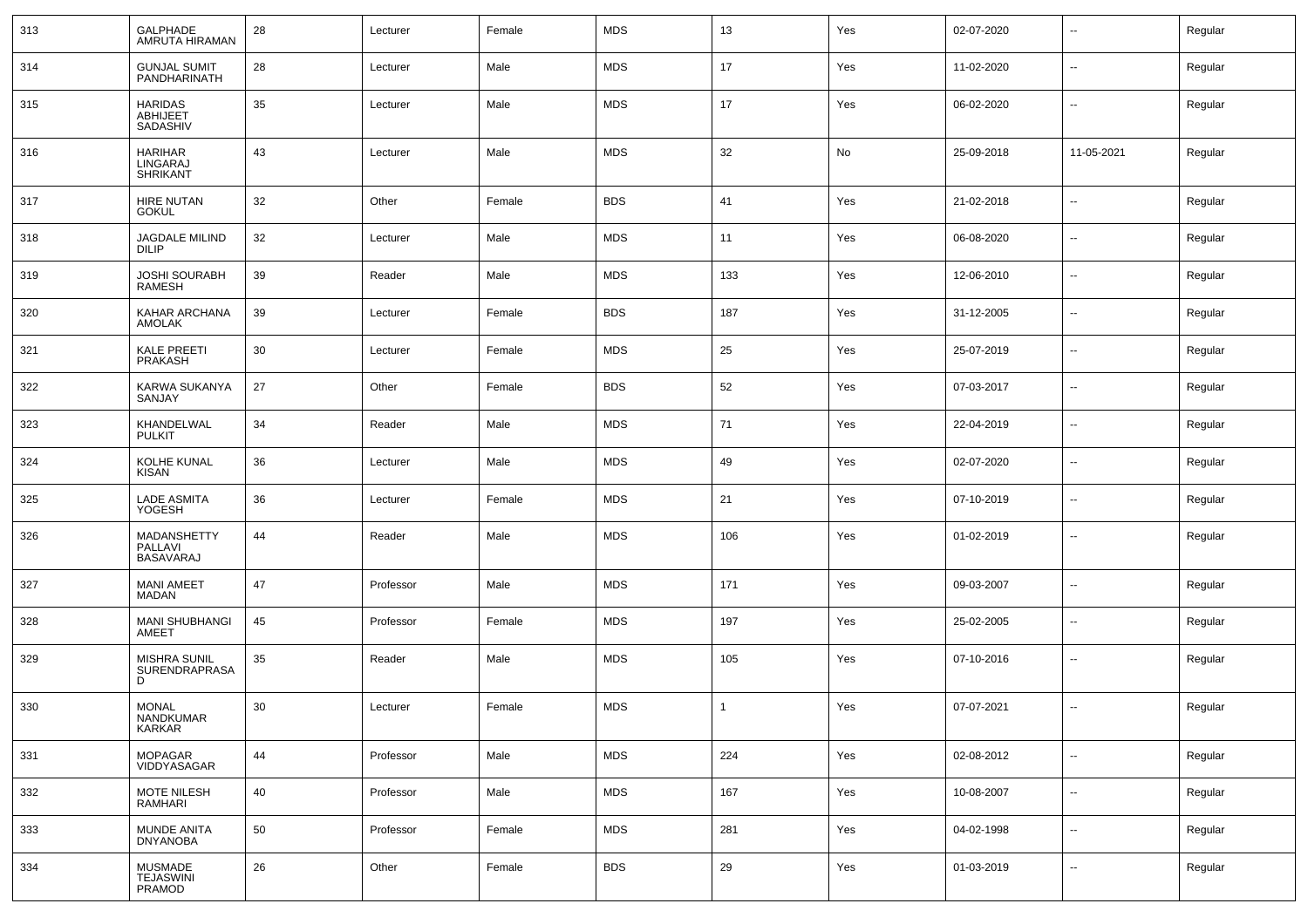| 335 | <b>MUSTILWAR</b><br>RACHITA GOVIND        | 35 | Lecturer                                            | Female | <b>MDS</b> | 74  | Yes | 01-07-2017 | $\overline{\phantom{a}}$ | Regular |
|-----|-------------------------------------------|----|-----------------------------------------------------|--------|------------|-----|-----|------------|--------------------------|---------|
| 336 | NARA ASHA<br>SHAMHULING                   | 42 | Reader                                              | Female | <b>MDS</b> | 123 | Yes | 01-03-2017 | $\sim$                   | Regular |
| 337 | <b>NEHA HAJIRA</b>                        | 33 | Reader                                              | Female | <b>MDS</b> | 71  | Yes | 04-09-2019 | $\sim$                   | Regular |
| 338 | NEWASKAR<br>PRABHA SUNEEL                 | 38 | Lecturer                                            | Female | MDS        | 18  | Yes | 01-02-2020 | $\overline{\phantom{a}}$ | Regular |
| 339 | NIMISH ARUN<br>WAJEKAR                    | 30 | Lecturer                                            | Male   | <b>MDS</b> | 5   | Yes | 01-03-2021 | $\overline{\phantom{a}}$ | Regular |
| 340 | <b>NIPHADKAR</b><br><b>SUSHRUT SHARAD</b> | 29 | Lecturer                                            | Male   | <b>MDS</b> | 17  | Yes | 29-02-2020 | $\overline{\phantom{a}}$ | Regular |
| 341 | NIRMAL NIKITA<br>NAVANATH                 | 27 | Other                                               | Female | <b>BDS</b> | 36  | Yes | 01-08-2018 | $\overline{\phantom{a}}$ | Regular |
| 342 | PADMAWAR<br><b>NEETA SURENDRA</b>         | 44 | Lecturer                                            | Female | <b>MDS</b> | 141 | Yes | 01-07-2017 | $\overline{\phantom{a}}$ | Regular |
| 343 | <b>PADUBIDRI</b><br>MEGHNA JAYAKAR        | 30 | Lecturer                                            | Female | MDS        | 36  | Yes | 06-07-2018 | $\overline{\phantom{a}}$ | Regular |
| 344 | PALEKAR APARNA<br><b>UMESH</b>            | 49 | Professor                                           | Female | <b>MDS</b> | 264 | Yes | 04-08-2017 | $\overline{\phantom{a}}$ | Regular |
| 345 | Palekar Umesh<br>Gopal                    | 49 | Professor                                           | Male   | <b>MDS</b> | 278 | Yes | 04-08-2017 | $\overline{\phantom{a}}$ | Regular |
| 346 | PATIL CHAITRA                             | 34 | Lecturer                                            | Female | MDS        | 17  | Yes | 26-02-2020 | $\overline{\phantom{a}}$ | Regular |
| 347 | PATIL RAHUL<br><b>BHAGWAT</b>             | 42 | Professor                                           | Male   | <b>MDS</b> | 172 | Yes | 01-12-2017 | $\overline{\phantom{a}}$ | Regular |
| 348 | PENDYALA GOWRI                            | 39 | Reader                                              | Female | <b>MDS</b> | 133 | Yes | 14-06-2010 | $\overline{\phantom{a}}$ | Regular |
| 349 | RATHOD NAKUL<br><b>BHARAT</b>             | 32 | Lecturer                                            | Male   | <b>MDS</b> | 17  | Yes | 06-02-2020 | $\overline{\phantom{a}}$ | Regular |
| 350 | Ravindra Vasant<br>Manerikar              | 56 | Dean / Principal /<br>Director / Vice<br>Chancellor | Male   | <b>MDS</b> | 219 | Yes | 20-10-2020 | $\overline{\phantom{a}}$ | Regular |
| 351 | SABNIS SAURABH<br>LAXMIKANT               | 34 | Reader                                              | Male   | <b>MDS</b> | 70  | Yes | 04-06-2019 | $\overline{\phantom{a}}$ | Regular |
| 352 | SACHDEVA<br><b>SHIVANI V</b>              | 38 | Reader                                              | Female | <b>MDS</b> | 108 | Yes | 04-08-2016 | $\overline{\phantom{a}}$ | Regular |
| 353 | SAHWAL<br><b>KANCHAN</b><br>SHYAMLAL      | 30 | Lecturer                                            | Female | <b>MDS</b> | 17  | No  | 11-02-2020 | 31-07-2021               | Regular |
| 354 | SALUJA HARISH                             | 38 | Professor                                           | Male   | <b>MDS</b> | 132 | Yes | 26-07-2010 | $\sim$                   | Regular |
| 355 | SANAP HARSHAL<br>MADHUKAR                 | 35 | Lecturer                                            | Male   | <b>MDS</b> | 15  | No  | 04-02-2020 | 30-04-2021               | Regular |
| 356 | SARNOT MAHAVIR<br>SANJAY                  | 30 | Lecturer                                            | Male   | <b>MDS</b> | 47  | Yes | 21-08-2017 | $\sim$                   | Regular |
| 357 | SHAH SEEMIT<br><b>VINOD</b>               | 47 | Professor                                           | Male   | <b>MDS</b> | 238 | Yes | 08-07-2016 | $\overline{\phantom{a}}$ | Regular |
| 358 | SINGH DEEPAK<br>SHAILENDRA                | 35 | Lecturer                                            | Male   | <b>MDS</b> | 18  | Yes | 16-01-2020 | $\overline{\phantom{a}}$ | Regular |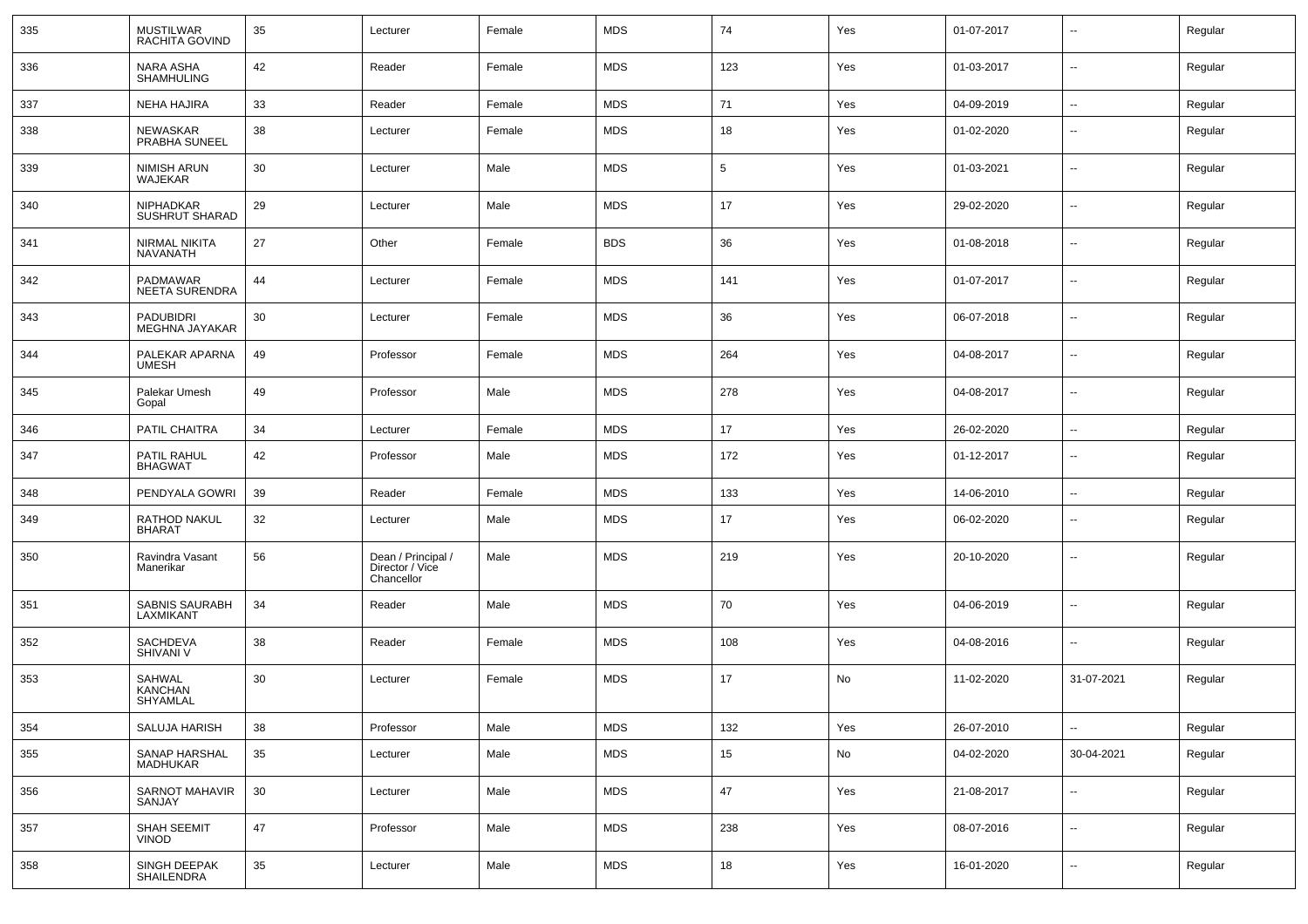| 359 | <b>SINGH MUKUND</b><br><b>VIR</b>                | 44 | Reader                     | Male   | <b>MDS</b>  | 98  | Yes | 02-03-2020 | $\overline{\phantom{a}}$ | Regular |
|-----|--------------------------------------------------|----|----------------------------|--------|-------------|-----|-----|------------|--------------------------|---------|
| 360 | SONAWANE VIJAY<br><b>KISAN</b>                   | 37 | Reader                     | Male   | <b>MDS</b>  | 87  | Yes | 04-02-2020 | $\sim$                   | Regular |
| 361 | <b>SYEDA NIKHAT</b><br><b>MOHAMMADI</b>          | 41 | Lecturer                   | Female | <b>MDS</b>  | 55  | Yes | 06-12-2016 | $\sim$                   | Regular |
| 362 | <b>TANPURE</b><br>VIJAYSINH<br><b>RAMCHANDRA</b> | 34 | Lecturer                   | Male   | <b>MDS</b>  | 24  | Yes | 05-02-2020 | $\overline{\phantom{a}}$ | Regular |
| 363 | <b>TANVY SUBIR</b><br><b>SANSGIRI</b>            | 28 | Lecturer                   | Female | <b>MDS</b>  | -1  | Yes | 05-07-2021 | $\mathbf{u}$             | Regular |
| 364 | THETE SANJAY<br><b>GANGADHAR</b>                 | 48 | Reader                     | Male   | <b>MDS</b>  | 62  | Yes | 24-05-2016 | $\mathbf{u}$             | Regular |
| 365 | <b>TOSHNIWAL</b><br>NANDLAL<br><b>GIRIJALAL</b>  | 52 | Professor                  | Male   | <b>MDS</b>  | 326 | Yes | 22-01-2003 | $\mathbf{u}$             | Regular |
| 366 | VADVADGI VINAY<br>H                              | 48 | Reader                     | Male   | <b>MDS</b>  | 127 | Yes | 27-12-2010 | --                       | Regular |
| 367 | <b>VIKHE DEEPAK M</b>                            | 38 | Reader                     | Male   | <b>MDS</b>  | 108 | Yes | 19-07-2012 | --                       | Regular |
| 368 | <b>VIRAGI PRASHANT</b><br><b>SHRIKANT</b>        | 43 | Professor                  | Male   | <b>MDS</b>  | 165 | Yes | 03-07-2018 | $\overline{\phantom{a}}$ | Regular |
| 369 | ZENDE NILANJANA<br>SAMBHAJI                      | 30 | Lecturer                   | Female | <b>MDS</b>  | 48  | Yes | 01-08-2017 | $\mathbf{u}$             | Regular |
| 370 | R M<br>SINGARAVELAN                              | 42 | Professor                  | Male   | MPT(Physio) | 181 | No  | 24-07-2018 | 10-11-2020               | Regular |
| 371 | <b>GIRIJA MURUGAN</b>                            | 28 | <b>Assistant Professor</b> | Female | MPT(Physio) | 24  | No  | 02-08-2018 | 01-08-2020               | Regular |
| 372 | <b>Hemsing Rathod</b>                            | 62 | Lecturer                   | Male   | <b>BPT</b>  | 341 | Yes | 01-05-1993 |                          | Regular |
| 373 | M SANGEETHA                                      | 41 | Professor                  | Female | MPT(Physio) | 186 | No  | 24-07-2018 | 10-11-2020               | Regular |
| 374 | G D Vishnuvardhan                                | 37 | Associate Professor        | Male   | MPT(Physio) | 126 | No  | 01-08-2017 | 12-04-2021               | Regular |
| 375 | <b>KETAKI PATANI</b>                             | 37 | <b>Assistant Professor</b> | Female | MPT(Physio) | 66  | Yes | 17-04-2018 |                          | Regular |
| 376 | Sambhaji Gunjal                                  | 31 | Associate Professor        | Male   | MPT(Physio) | 82  | Yes | 10-10-2014 | $\overline{\phantom{a}}$ | Regular |
| 377 | Sheila Shrikhande                                | 66 | Other                      | Female | M.Sc.       | 144 | Yes | 18-08-2009 | $\overline{\phantom{a}}$ | Regular |
| 378 | Nupoor Kulkarni                                  | 33 | Associate Professor        | Female | MPT(Physio) | 105 | Yes | 08-10-2012 | $\sim$                   | Regular |
| 379 | Sukhpreet Pabla                                  | 31 | <b>Assistant Professor</b> | Female | MPT(Physio) | 47  | Yes | 31-05-2018 |                          | Regular |
| 380 | Komal Thorat                                     | 29 | <b>Assistant Professor</b> | Female | MPT(Physio) | 49  | Yes | 17-07-2017 | $\overline{\phantom{a}}$ | Regular |
| 381 | Aashirwad Mahajan                                | 34 | Associate Professor        | Male   | MPT(Physio) | 107 | Yes | 01-04-2013 | $\sim$                   | Regular |
| 382 | Deepali Hande                                    | 40 | Professor                  | Female | MPT(Physio) | 168 | Yes | 30-08-2007 | $\sim$                   | Regular |
| 383 | PRANJAL PATEL                                    | 28 | <b>Assistant Professor</b> | Female | MPT(Physio) | 24  | No  | 02-08-2018 | 01-08-2020               | Regular |
| 384 | <b>TEJAS BORKAR</b>                              | 35 | Associate Professor        | Male   | MPT(Physio) | 77  | Yes | 15-06-2018 | $\sim$                   | Regular |
| 385 | PRADEEP BORKAR                                   | 35 | Associate Professor        | Male   | MPT(Physio) | 83  | Yes | 15-06-2018 | $\sim$                   | Regular |
| 386 | SURAJ MATTHEW                                    | 29 | Assistant Professor        | Male   | MPT(Physio) | 26  | No  | 14-03-2019 | 11-06-2021               | Regular |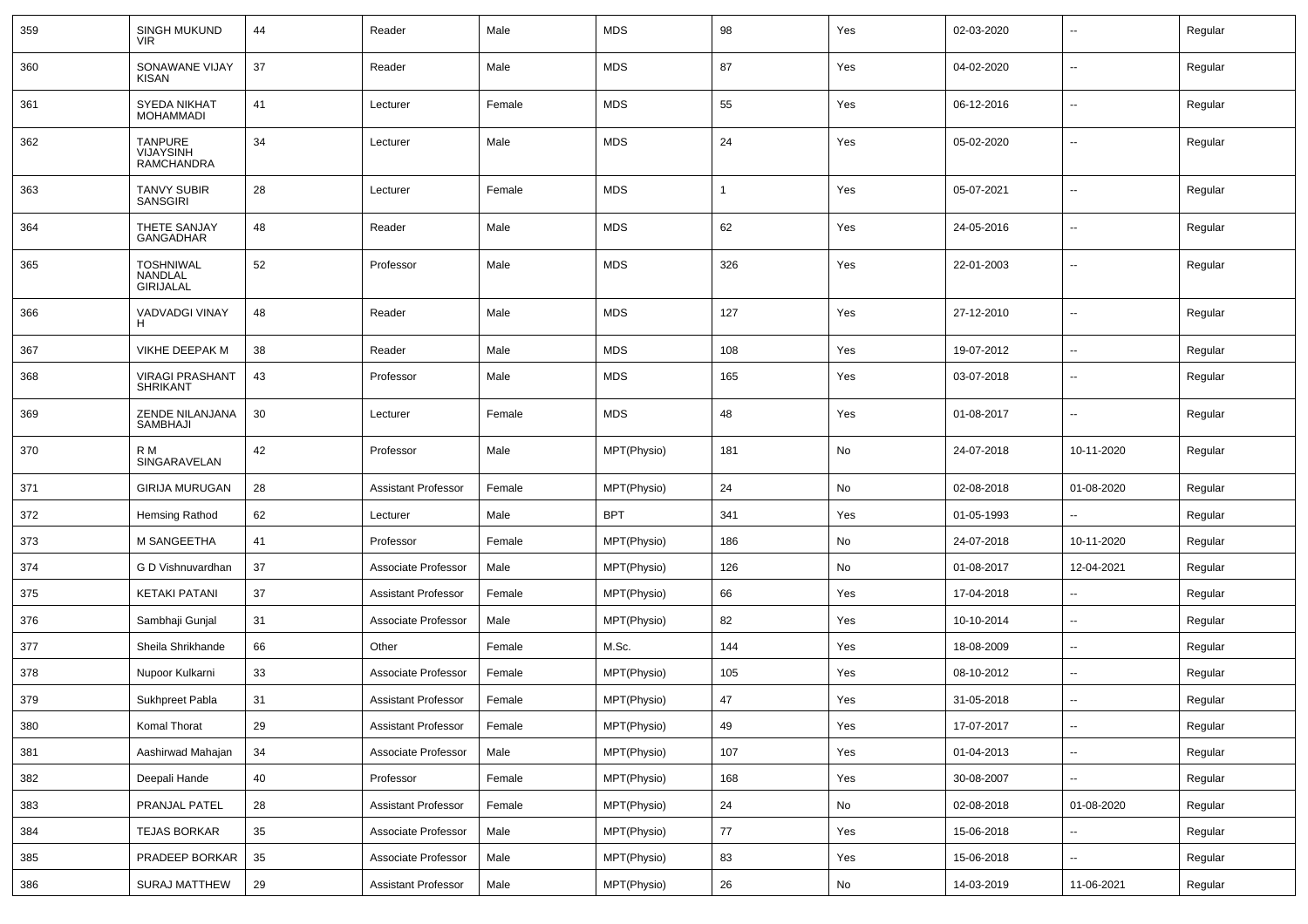| 387 | Neeraj Kumar              | 40     | Professor                                           | Male   | MPT(Physio)        | 132 | Yes           | 01-08-2019 |                          | Regular |
|-----|---------------------------|--------|-----------------------------------------------------|--------|--------------------|-----|---------------|------------|--------------------------|---------|
| 388 | Sant Shrikant Sunil       | 34     | Associate Professor                                 | Male   | MPT(Physio)        | 91  | Yes           | 06-07-2020 | --                       | Regular |
| 389 | Yogesh Ramdas<br>Kadam    | 35     | <b>Assistant Professor</b>                          | Male   | MPT(Physio)        | 18  | Yes           | 10-02-2020 | $\overline{\phantom{a}}$ | Regular |
| 390 | Ketan Dilip Khande        | $35\,$ | <b>Assistant Professor</b>                          | Male   | MPT(Physio)        | 18  | Yes           | 10-02-2020 | --                       | Regular |
| 391 | Sejal Subhash<br>Shìngavi | 26     | <b>Assistant Professor</b>                          | Female | MPT(Physio)        | 22  | Yes           | 05-09-2019 | --                       | Regular |
| 392 | Karuna Gautam<br>Kamble   | 26     | <b>Assistant Professor</b>                          | Female | MPT(Physio)        | 21  | Yes           | 22-10-2019 | --                       | Regular |
| 393 | Aditi Pramod Khot         | 27     | <b>Assistant Professor</b>                          | Female | MPT(Physio)        | 20  | Yes           | 06-11-2019 | --                       | Regular |
| 394 | Dr T Sivabalan            | 42     | Dean / Principal /<br>Director / Vice<br>Chancellor | Male   | Ph.D               | 182 | Yes           | 06-11-2007 | $\overline{\phantom{a}}$ | Regular |
| 395 | Heera Jayasheela          | 46     | Professor                                           | Female | M.Sc.(Nursing)     | 184 | Yes           | 30-06-2008 | --                       | Regular |
| 396 | Lamkhede Rajendra         | 39     | Associate Professor                                 | Male   | Ph.D               | 174 | Yes           | 24-12-2004 | Ш,                       | Regular |
| 397 | Sajan Bharti D            | 39     | Associate Professor                                 | Female | M.Sc.(Nursing)     | 174 | Yes           | 24-12-2004 | н.                       | Regular |
| 398 | Gawade Eknath M           | 38     | Associate Professor                                 | Male   | M.Sc.(Nursing)     | 162 | Yes           | 10-02-2006 | -−                       | Regular |
| 399 | G Vimala                  | 38     | Associate Professor                                 | Female | M.Sc.(Nursing)     | 156 | Yes           | 06-11-2007 | $\overline{\phantom{a}}$ | Regular |
| 400 | Dighe<br>Sharadchandra    | 36     | <b>Assistant Professor</b>                          | Male   | M.Sc.(Nursing)     | 155 | Yes           | 12-08-2006 | --                       | Regular |
| 401 | Aher Smita Shivaji        | 53     | <b>Assistant Professor</b>                          | Female | M.Sc.(Nursing)     | 288 | Yes           | 10-11-1997 | --                       | Regular |
| 402 | Kalpana S Kale            | 51     | <b>Assistant Professor</b>                          | Female | M.Sc.(Nursing)     | 184 | Yes           | 02-10-2004 | --                       | Regular |
| 403 | Belokar Jitendra D        | 43     | <b>Assistant Professor</b>                          | Male   | M.Sc.(Nursing)     | 156 | Yes           | 18-08-2006 | $\sim$                   | Regular |
| 404 | Bhutkar B R               | 41     | <b>Assistant Professor</b>                          | Male   | M.Sc.(Nursing)     | 137 | No            | 11-02-2009 | 09-06-2021               | Regular |
| 405 | Rubina Cambell            | 35     | <b>Assistant Professor</b>                          | Female | M.Sc.(Nursing)     | 96  | Yes           | 01-08-2013 |                          | Regular |
| 406 | Vaibhav Bhosale           | 33     | <b>Assistant Professor</b>                          | Male   | M.Sc.(Nursing)     | 96  | Yes           | 24-09-2015 | --                       | Regular |
| 407 | Tole Savita S             | 49     | Other                                               | Female | M.Sc.(Nursing)     | 132 | Yes           | 19-08-2010 | $\overline{a}$           | Regular |
| 408 | Bhokanal Kavita R         | 42     | Other                                               | Female | M.Sc.(Nursing)     | 108 | Yes           | 20-08-2010 | --                       | Regular |
| 409 | Shelar Sangeeta A         | 47     | Other                                               | Female | M.Sc.(Nursing)     | 96  | Yes           | 25-06-2015 | $\overline{\phantom{a}}$ | Regular |
| 410 | Geetha P                  | 35     | Other                                               | Female | B.Sc.              | 150 | Yes           | 26-11-2008 | -−                       | Regular |
| 411 | Shelke Savita V           | 31     | Other                                               | Female | Post Basic Nursing | 88  | Yes           | 01-03-2014 | $\sim$                   | Regular |
| 412 | Sagar Sanjay<br>Mandhare  | 32     | Other                                               | Male   | B.Sc.(Nursing)     | 129 | $\mathsf{No}$ | 01-03-2014 | 06-05-2021               | Regular |
| 413 | Dethe Aarti R             | 37     | Other                                               | Female | B.Sc.(Nursing)     | 132 | Yes           | 24-09-2013 |                          | Regular |
| 414 | <b>Bhusal Nitin L</b>     | 30     | Other                                               | Male   | B.Sc.(Nursing)     | 96  | No            | 22-09-2014 | 08-07-2020               | Regular |
| 415 | Shobha N Pawar            | 58     | Other                                               | Female | Post Basic Nursing | 252 | Yes           | 10-12-1998 |                          | Regular |
| 416 | Tupe Babasaheb P          | 54     | Other                                               | Male   | Post Basic Nursing | 132 | Yes           | 19-08-2010 | $\sim$                   | Regular |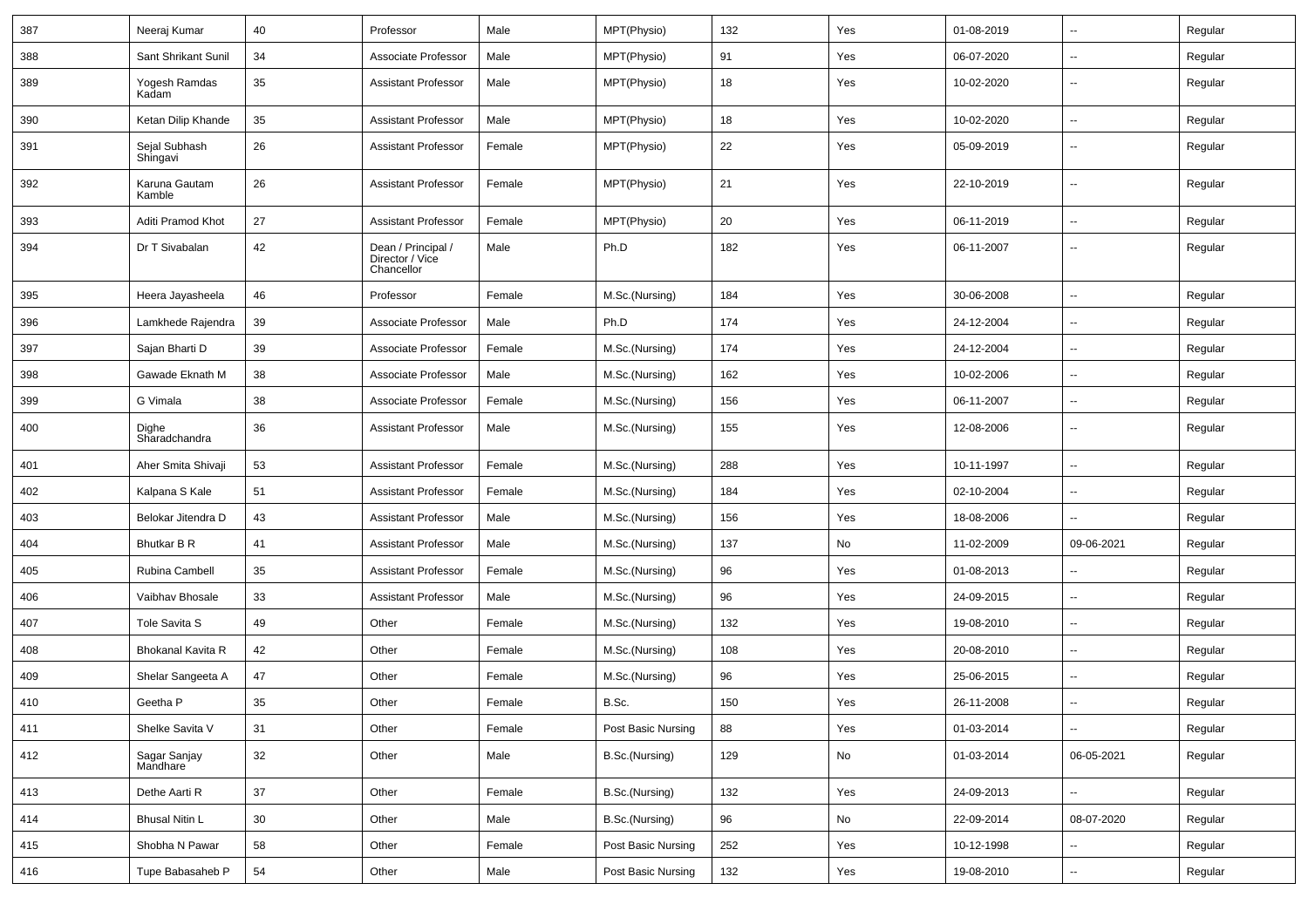| 417 | Ugale Nirmala M                       | 39     | Other     | Female | Post Basic Nursing | 132 | Yes | 02-12-2010 | $\sim$                   | Regular |
|-----|---------------------------------------|--------|-----------|--------|--------------------|-----|-----|------------|--------------------------|---------|
| 418 | Garad Asha A                          | 44     | Other     | Female | Post Basic Nursing | 119 | Yes | 04-08-2012 | $\overline{\phantom{a}}$ | Regular |
| 419 | Patole Kaveri D                       | 31     | Other     | Female | B.Sc.(Nursing)     | 120 | Yes | 01-03-2014 | $\overline{\phantom{a}}$ | Regular |
| 420 | Shinde Balasaheb S                    | 40     | Other     | Male   | B.Sc.(Nursing)     | 109 | Yes | 01-03-2014 | $\overline{\phantom{a}}$ | Regular |
| 421 | Sharad A<br>Varkhedkar                | 33     | Other     | Male   | B.Sc.(Nursing)     | 114 | Yes | 19-09-2014 | --                       | Regular |
| 422 | Umbarkar Sujata<br>Ravindra           | 36     | Other     | Female | Post Basic Nursing | 84  | Yes | 01-08-2014 | --                       | Regular |
| 423 | Ohal Vikas                            | 32     | Other     | Male   | B.Sc.(Nursing)     | 96  | Yes | 12-10-2015 | $\overline{\phantom{a}}$ | Regular |
| 424 | Vikhe Arati<br>Annasaheb              | 28     | Other     | Female | B.Sc.(Nursing)     | 83  | Yes | 03-09-2016 | $\sim$                   | Regular |
| 425 | Antre Sushma<br>Nanasaheb             | 37     | Other     | Female | Post Basic Nursing | 59  | Yes | 06-09-2016 | ÷.                       | Regular |
| 426 | Tribhuvan Nilima<br>Bhausaheb         | 34     | Other     | Female | Post Basic Nursing | 92  | Yes | 06-09-2016 | ÷.                       | Regular |
| 427 | Mhaske Sonali<br><b>Bhagwat</b>       | 33     | Other     | Female | Post Basic Nursing | 60  | Yes | 06-09-2016 | $\sim$                   | Regular |
| 428 | Dahedar Kajal<br>Sandip               | 32     | Other     | Female | Post Basic Nursing | 59  | Yes | 06-09-2016 | ÷.                       | Regular |
| 429 | Petkar Shweta<br>Sanjay               | 27     | Other     | Female | M.Sc.(Nursing)     | 36  | No  | 06-09-2016 | 08-07-2020               | Regular |
| 430 | Pawade Vaishali<br>Pravin             | 31     | Other     | Female | Post Basic Nursing | 45  | Yes | 01-10-2016 | $\sim$                   | Regular |
| 431 | Salve Sachin Popat                    | 29     | Other     | Male   | B.Sc.(Nursing)     | 84  | No  | 06-09-2016 | 10-08-2020               | Regular |
| 432 | Parvat Kalpesh<br>Lahanu              | 31     | Other     | Male   | Post Basic Nursing | 66  | No  | 06-09-2016 | 22-01-2021               | Regular |
| 433 | Gadge Yogesh Arjun                    | 33     | Other     | Male   | Post Basic Nursing | 54  | No  | 06-09-2016 | 22-03-2021               | Regular |
| 434 | <b>VIKHE SANGITA</b><br><b>RAMESH</b> | 51     | Professor | Female | Ph.D               | 147 | Yes | 01-04-2009 | $\overline{\phantom{a}}$ | Regular |
| 435 | Gawade Saundnya                       | 34     | Other     | Female | M.Sc.(Nursing)     | 54  | No  | 25-01-2020 | 27-02-2021               | Regular |
| 436 | <b>Tambe Swapnil</b>                  | 27     | Other     | Male   | M.Sc.(Nursing)     | 37  | Yes | 27-01-2020 | $\sim$                   | Regular |
| 437 | <b>JAWARE AKSHAY</b>                  | 28     | Other     | Male   | M.Sc.(Nursing)     | 40  | No  | 27-01-2020 | 05-05-2021               | Regular |
| 438 | Dharmadhikari<br>Anuja Shrinivas      | 24     | Other     | Female | B.Sc.(Nursing)     | 19  | Yes | 11-02-2020 | --                       | Regular |
| 439 | PUSHPA VIJAY<br>SHELKE                | 36     | Other     | Female | Post Basic Nursing | 36  | Yes | 27-01-2020 | Ξ.                       | Regular |
| 440 | SNEHA VIJAY<br>GAIKWAD                | 26     | Other     | Female | B.Sc.(Nursing)     | 19  | Yes | 08-02-2020 | Щ,                       | Regular |
| 441 | JADHAV BHARATI<br><b>DADASAHEB</b>    | 26     | Other     | Female | B.Sc.(Nursing)     | 55  | No  | 27-01-2020 | 30-01-2021               | Regular |
| 442 | <b>NIMISHA</b><br>ANILKUMAR           | $27\,$ | Other     | Female | B.Sc.(Nursing)     | 19  | Yes | 01-02-2020 | $\overline{\phantom{a}}$ | Regular |
| 443 | <b>GULVE PRITEE</b>                   | 25     | Other     | Female | B.Sc.(Nursing)     | 18  | Yes | 03-03-2020 | ÷.                       | Regular |